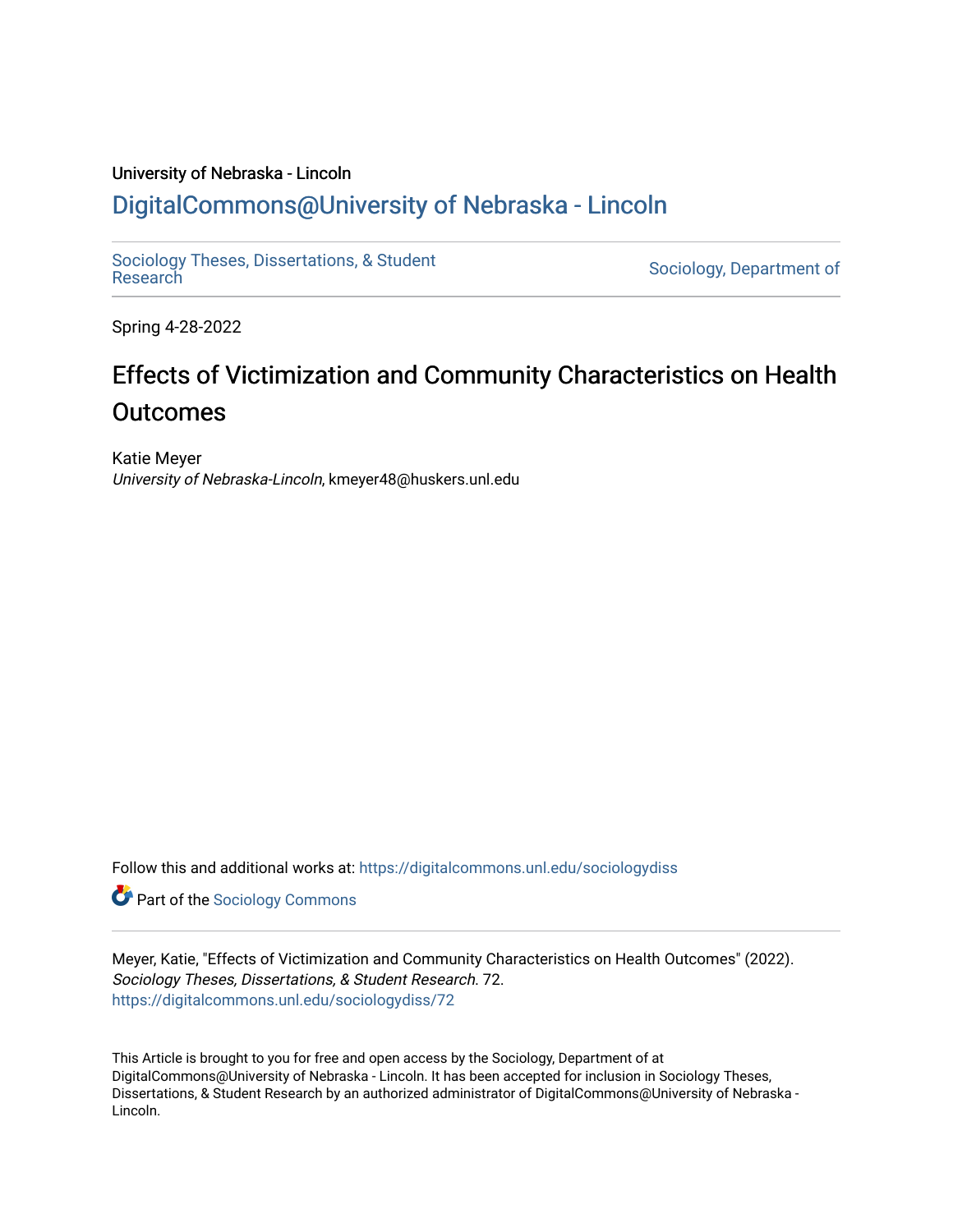# EFFECTS OF VICTIMIZATION AND COMMUNITY CHARACTERISTICS ON HEALTH OUTCOMES

By

Katie L. Meyer

# A THESIS

Presented to the Faculty of The Graduate College at the University of Nebraska In Partial Fulfillment of Requirements For the Degree of Master of Arts

Major: Sociology

Under the Supervision of Professor Lisa Kort-Butler

Lincoln, NE

April 2022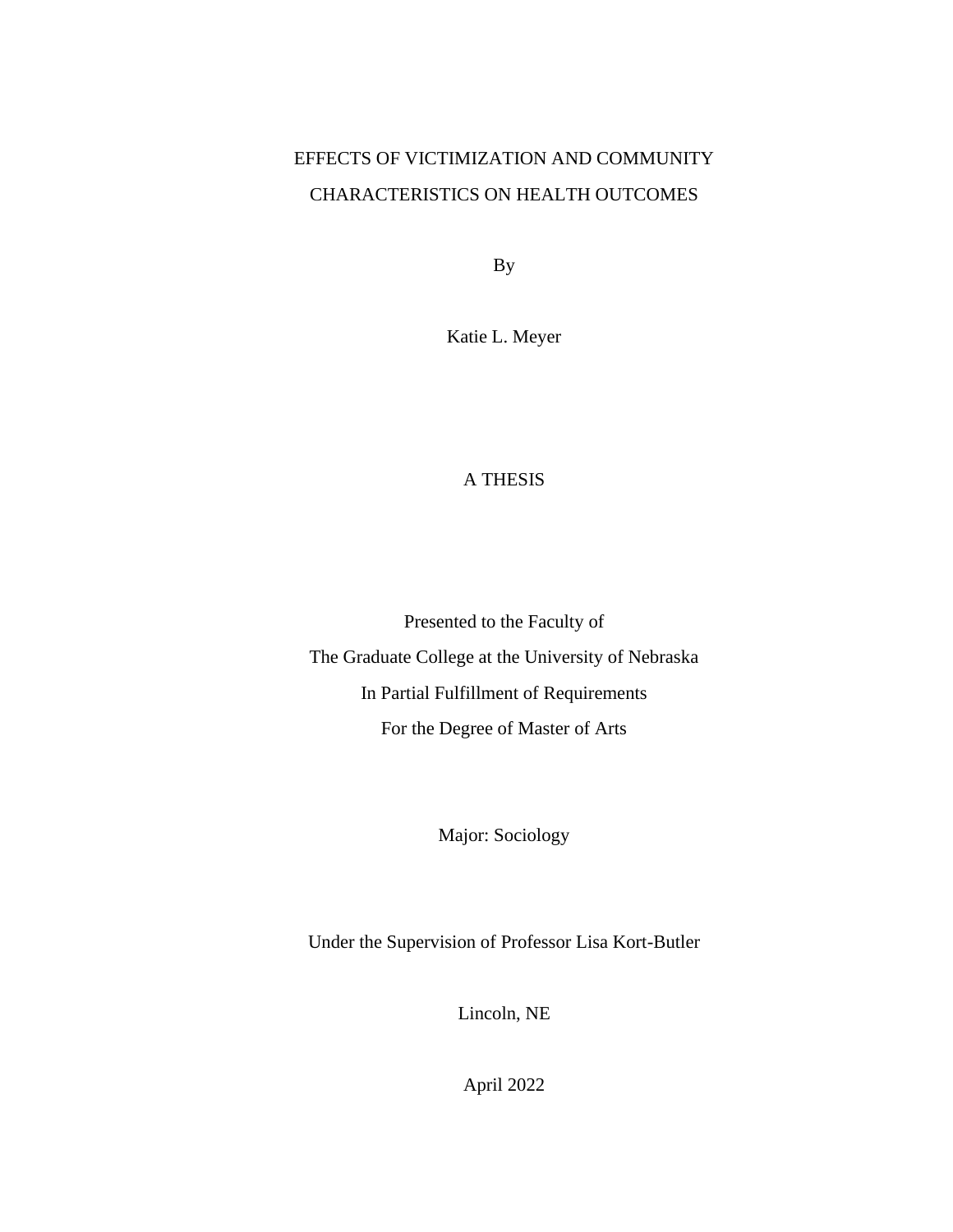# EFFECTS OF VICTIMIZAITON AND COMMUNITY CHARACTERISTICS ON HEALTH OUTCOMES

Katie L Meyer, M.A.

University of Nebraska, 2022

Advisor: Lisa Kort-Butler

Drawing on the neighborhood disorder model, the environmental stress model, and general strain theory, this study examined the effects of victimization experiences, anticipated victimization, and perceived community characteristics on overall physical health and mental health outcomes. This study used cross-sectional survey data from the 2014-2015 Nebraska Annual Social Indicator Survey (NASIS). Linear regression was used to examine how victimization experiences, worry about victimization, community context, and perceptions of crime and policing were associated with the health outcomes, controlling for demographic characteristics. The findings show that more worry about crime, less positive community perceptions, and less perceived police protection were associated with poorer physical health. In addition to these same factors, poorer mental health was associated with perceived increases in crime and feeling anger about crime in a community. These findings are consistent with prior research showing that victimization and community characteristics affect different health outcomes. Future research should examine perceptions of community cohesion variables with robust measures. Addressing variables about perceptions where communities lack cohesion and social order can help reduce stress and strain for individuals.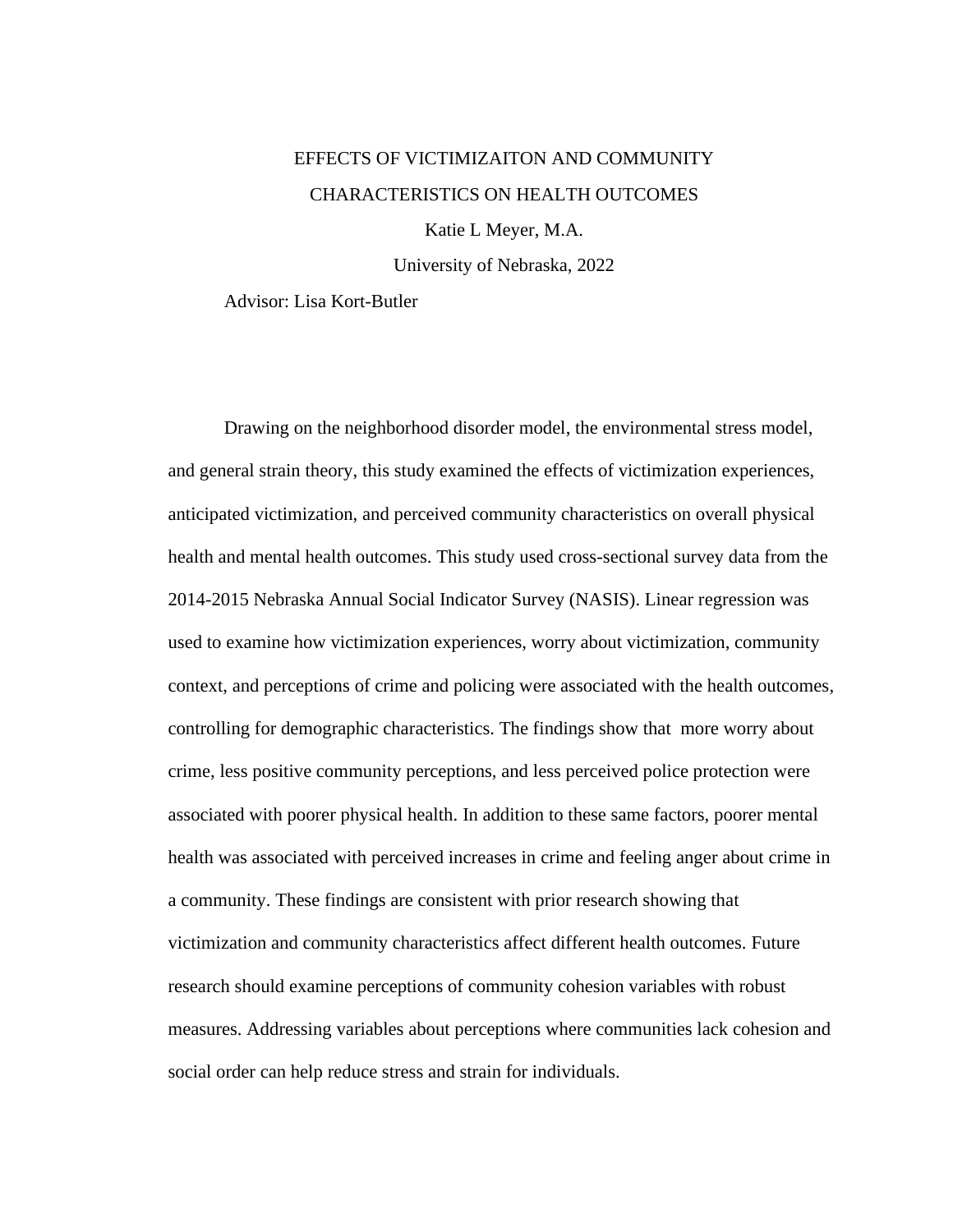### **INTRODUCTION**

Growing evidence indicates that exposure to victimization is associated with health conditions (Stockdale et al., 2007). Since 2017, each year 15% of U.S. adults have indicated they were victims of crime in the past year (Saad, 2020). Research suggests that not only does personally being victimized influence health, but so too does witnessing or anticipating victimization (Knack et al., 2012). Those who have witnessed or personally been victimized reported worse physical and mental health compared to non-victims or individuals who have not witnessed victimization (Bouffard  $&$  Koeppel, 2014).

In addition, exposure to adverse living conditions, such as greater levels of physical and social disorder and crime, increases the constant worry among individuals (Kruger, Reischl & Gee, 2007). This constant worrying often leads to fear one's safety about their living conditions. Anticipating victimization may create a constant worry or fear that is associated with negative health effects for individuals. Constant worrying also contributes to reduced social trust and neighborhood cohesion, altered social habits, and ultimately poor physical and mental health, (Lytle, Intravia & Randa, 2020).

Although prior research shows that victimization influences health outcomes, it is unclear what kinds of perceptions of crime and community conditions affect health outcomes (Stockdale et al., 2007). In this present study, the goal is to contribute to and expand upon the existing body of research that focuses on how perceptions of community conditions regarding crime and personal exposure to victimization matter to an individual's self-reported mental and physical health. To explore these connections, this study draws on the neighborhood disorder model and the environmental stress model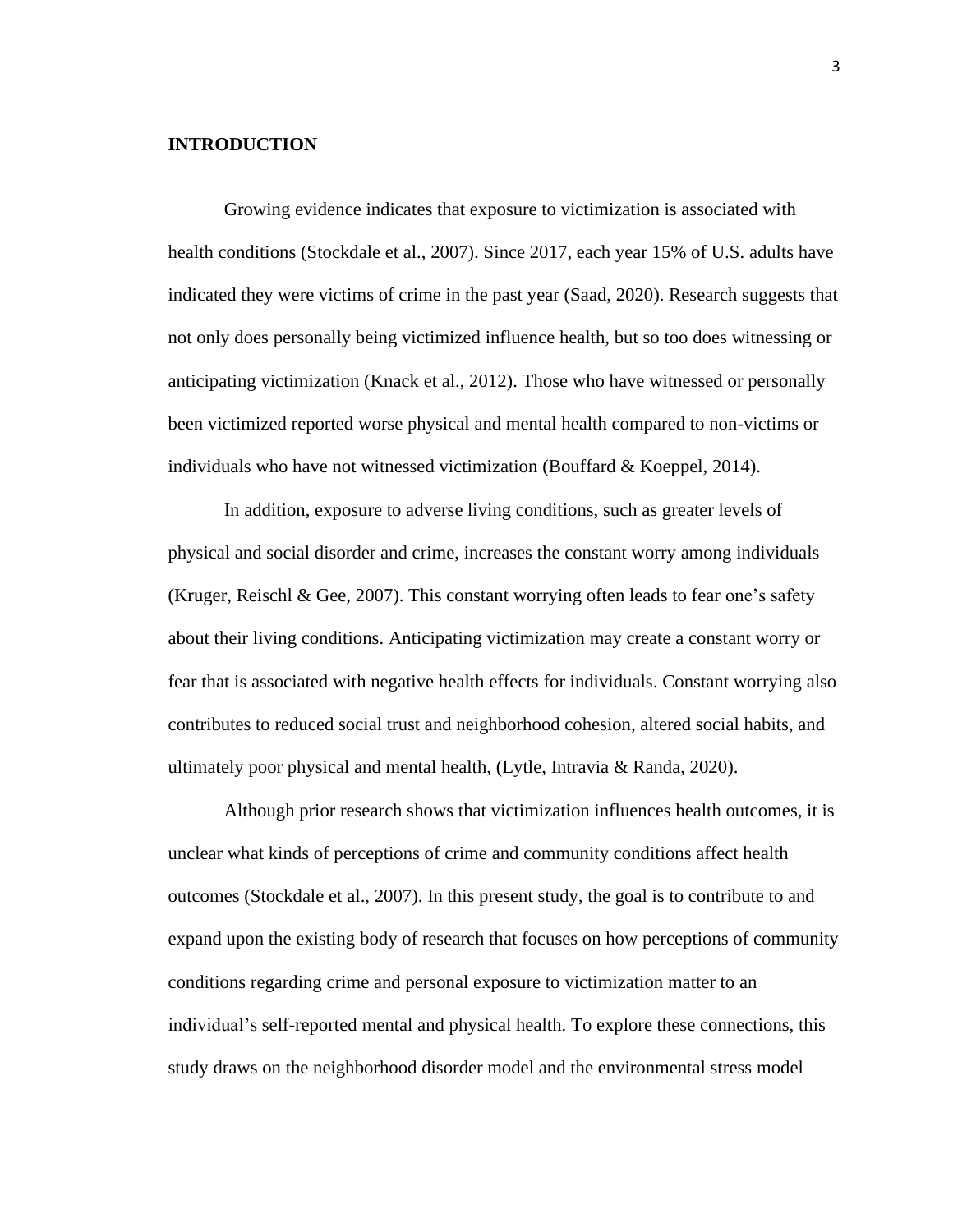(Kruger, Reischl & Gee, 2007), as well as stress theory (Wheaton, Young, Montazer  $\&$ Stuart-Lahman, 2013) and general strain theory (Agnew, 2002). The first two perspectives capture a picture of how community perceptions matter for health outcomes, and the second two theories illustrate how victimization experiences may affect health outcomes.

The aim of this thesis is to explore the question how victimization experiences, anticipation of victimization, and community perceptions of crime affects overall physical and mental health. In this thesis, I first review the literature on how perceptions of communities play a role in an individual's overall physical and mental health. Then, I review the literature on how victimization experiences and anticipation of victimization are associated with physical and mental health. Using data from the Nebraska Annual Social Indicators Survey (2014-2015), I explore three research question by regressing community perceptions and victimization on two different health outcomes. The nature of this state-wide survey, which samples across urban, suburban, and largely rural locations. relies on respondents' self-defined "community" rather than the more narrowly defined "neighborhood," which research often portrays as boundaries (Lorenc et al., 2012). Finally, study results reveal how community perceptions, apart from geographic boundaries, are strongly associated with the outcome of physical and mental health while examining how victimization and anticipation of victimization play a role in overall health outcomes. I conclude with a discussion of future research and the importance of community cohesion.

### **LITERATURE REVIEW**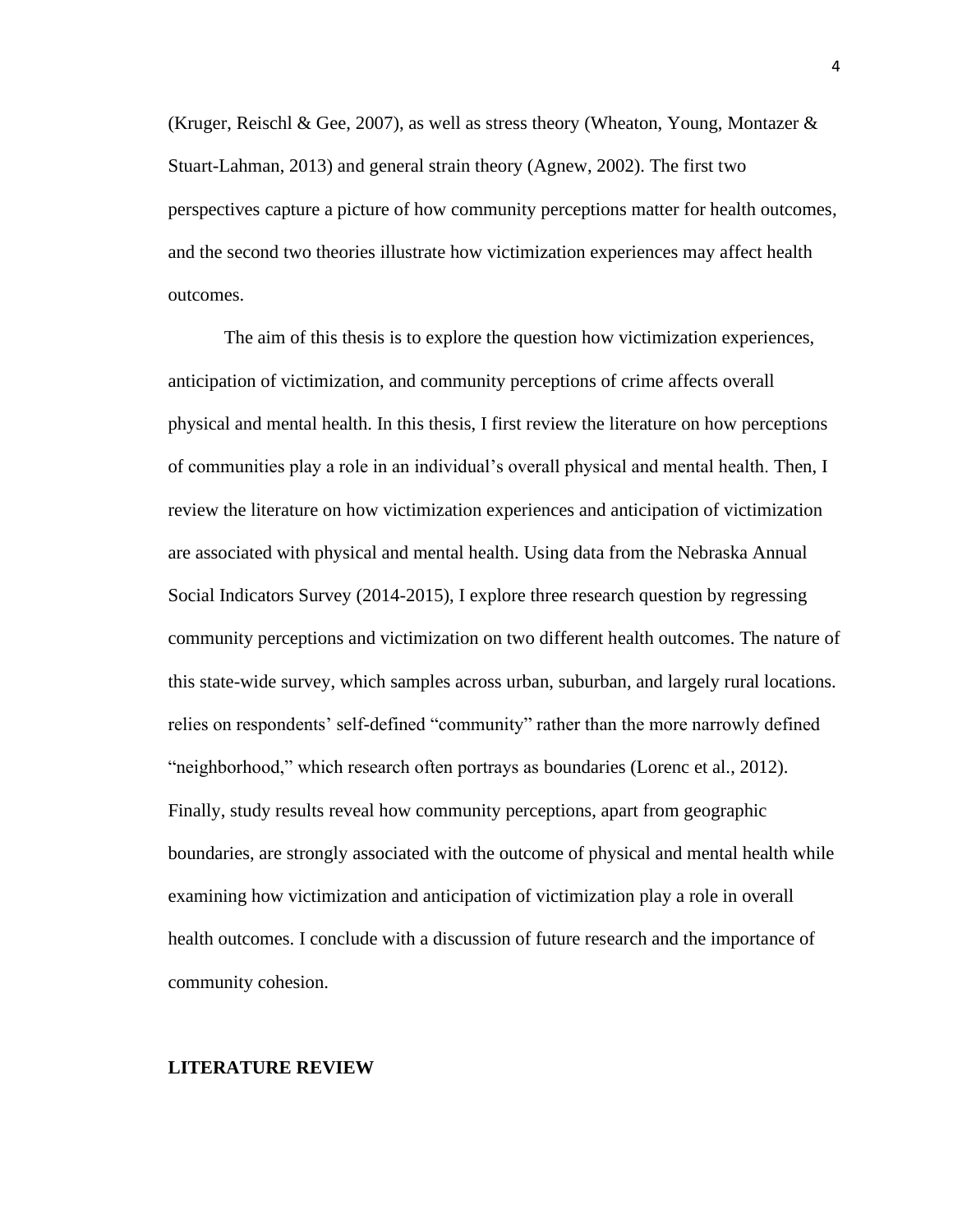#### *Community Characteristics and Health Consequences*

Criminal victimization may impact an individual's health (Reisig, Holtfreter & Turanovic, 2017), and factors such as community conditions shape anticipated victimization experiences and fear of crime (Browning & Cagney, 2002). Several models explain how neighborhood conditions may affect whether an individual may perceive they will be victimized and how neighborhood conditions could affect overall health. One model is *the neighborhood disorder model* (Kruger, Reischl & Gee, 2007). This model suggests that physical and social incivilities affect fear of crime. For instance, poverty, low SES, low income, and deteriorated neighborhoods may predict higher feelings of worry because the risks of being exposed to crime is higher (Elchardus, De Groof  $\&$ Smits, 2008). This fear usually is triggered by stress with living in deteriorating neighborhoods where crime rates tend to be higher. Research suggests if neighborhood crime is high, people may isolate themselves from going outside, creating a risk associated with poorer mental health (Browning et al., 2020). For instance, individuals who isolated him or herself tend to have fewer social interactions, which in turn, is tied to worse mental health (Browning et al., 2020). Fewer social interactions are correlated with worse mental health outcomes (Browning et al., 2020). Exposure to higher levels of neighborhood crime is associated with problematic outcomes such as physical inactivity, depression and anxiety, poor academic performance, and obesity (Ramey & Harrington, 2019).

Beyond actual crime in communities, the *neighborhood disorder model* suggests physical and social incivilities may contribute to fear and poorer health (Kruger et al., 2007). For instance, physical incivilities such as poor-quality housing, crowding, noise,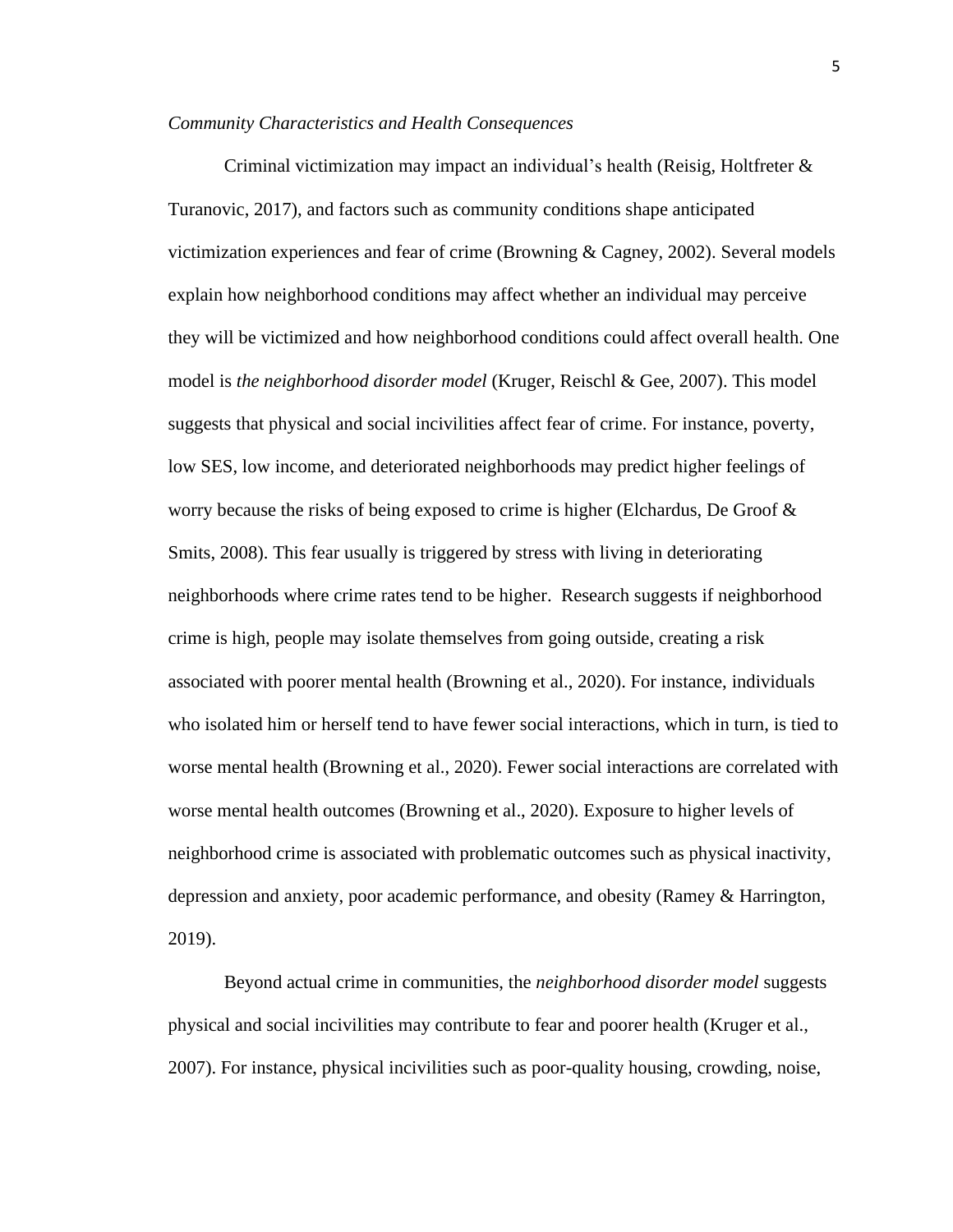and lack of sunlight are associated with the worry that a person experiences and their mental health. Social incivilities, such as day-to-day issues (e.g., young people hanging around, lack of community pride ) and larger community issues (e.g., low levels of community trust and cohesion) may generate a sense of unease, insecurity, and worry. Those who express such fears about their neighborhood tend to have poorer physical and mental health (Ziegler & Mitchell, 2003).

A related model describing the relationship among communities, perceptions of crime, and health is the *environmental stress model* (Kruger et al., 2007). This model integrates aspects of the physical environment and individual mental health outcomes, moderated by coping. Environments, such as neighborhoods, can trigger certain past experiences. For instance, if an individual was victimized or witnessed crime, there may be certain details about the environment in which the crime occurred that sparks continuing reminders of trauma. If the individual does not live in a community that has easily accessible health resources or social support, they may not directly have access to resources needed to cope with their victimization experience, thereby compromising their health. In other words, "stressors perceived as threatening may lead to stress reactions, involving physiological, emotional, and behavioral elements, which in turn may elicit strategies designed to cope with and potentially adapt to the threat" (American Psychological Association, 2020, pp.2). These stressors may occur through different avenues of life history, social networks, and community environments (Wheaton et al., 2013).

# *Stress Theory*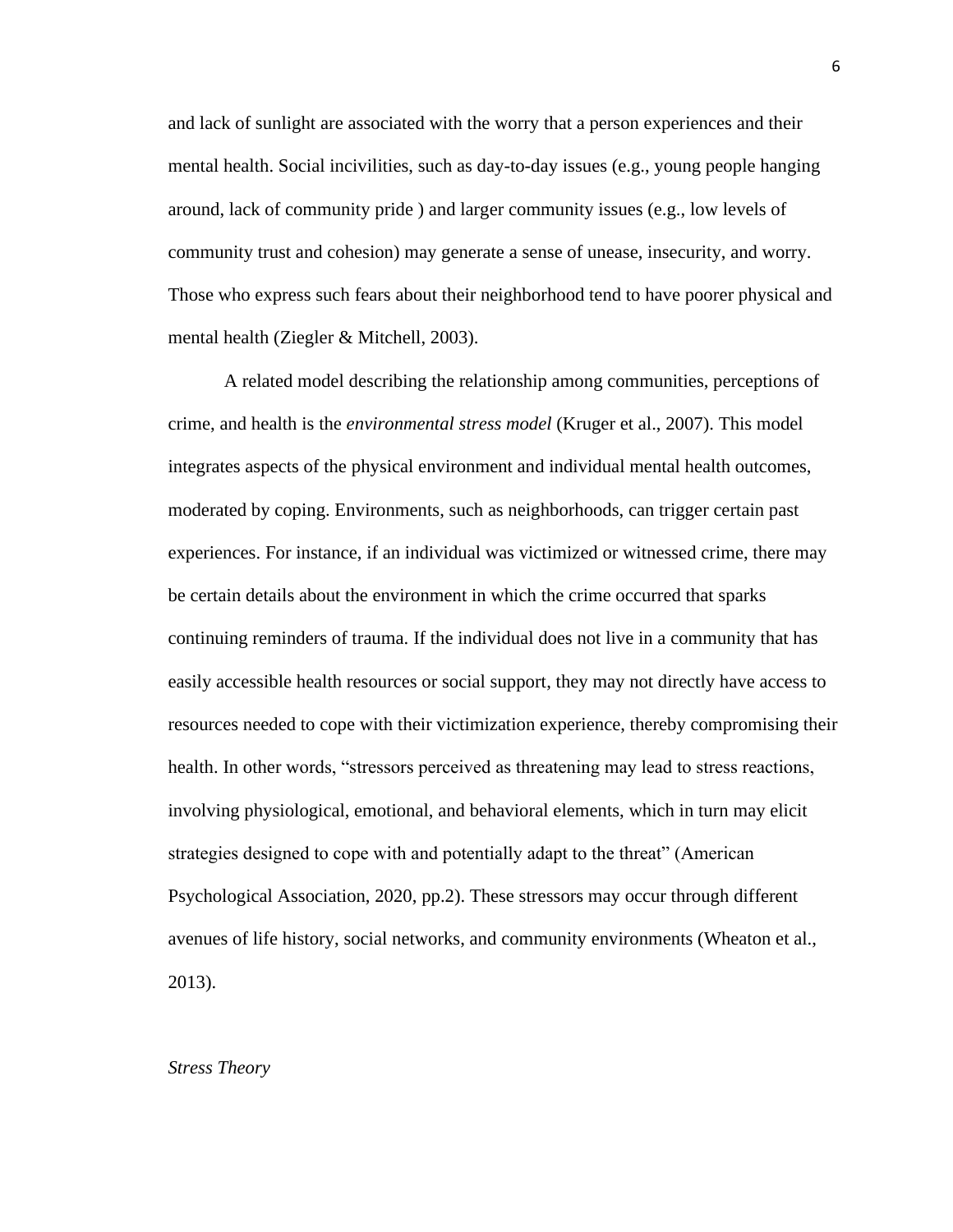Stress theory (Wheaton, 2013; Thoits, 2010) and general strain theory (Agnew, 2002) are also useful in understanding how victimization experiences and community conditions can be conceptualized as stressors that negatively impact health and wellbeing. For instance, stress theory states stressors make an individual respond in the pattern of the bodily process of alarm (alert), resistance (responsive physiological adaption to reestablish homeostasis), and exhaustion (Wheaton et al., 2013). Once this occurs, individuals may experience an undermining in their performance and worse health outcomes (Wheaton et al., 2013). Undermining can be anything from work performance, education performance, or family affairs. Once this undermining takes place, overtime, physical or mental health outcomes may change.

#### *General Strain Theory*

Like stress theory, general strain theory may also play a role in how an individual's health is affected. Agnew (2002, pp.604) "argues that strain or negative treatment by others leads to negative emotions like anger and frustration." When these negative emotions occur and people do not have access to effective coping mechanisms or support, they may engage in unlawful behavior to reduce strain or internalize strain where no outlet exists. Internalizing strain can then negatively impact an individual's physical and mental health. Taken together this group of theories suggests negative perceptions of one's community regarding crime and stressful experiences such as victimization undermine health and well-being.

# *Fear of Crime and Health Consequences*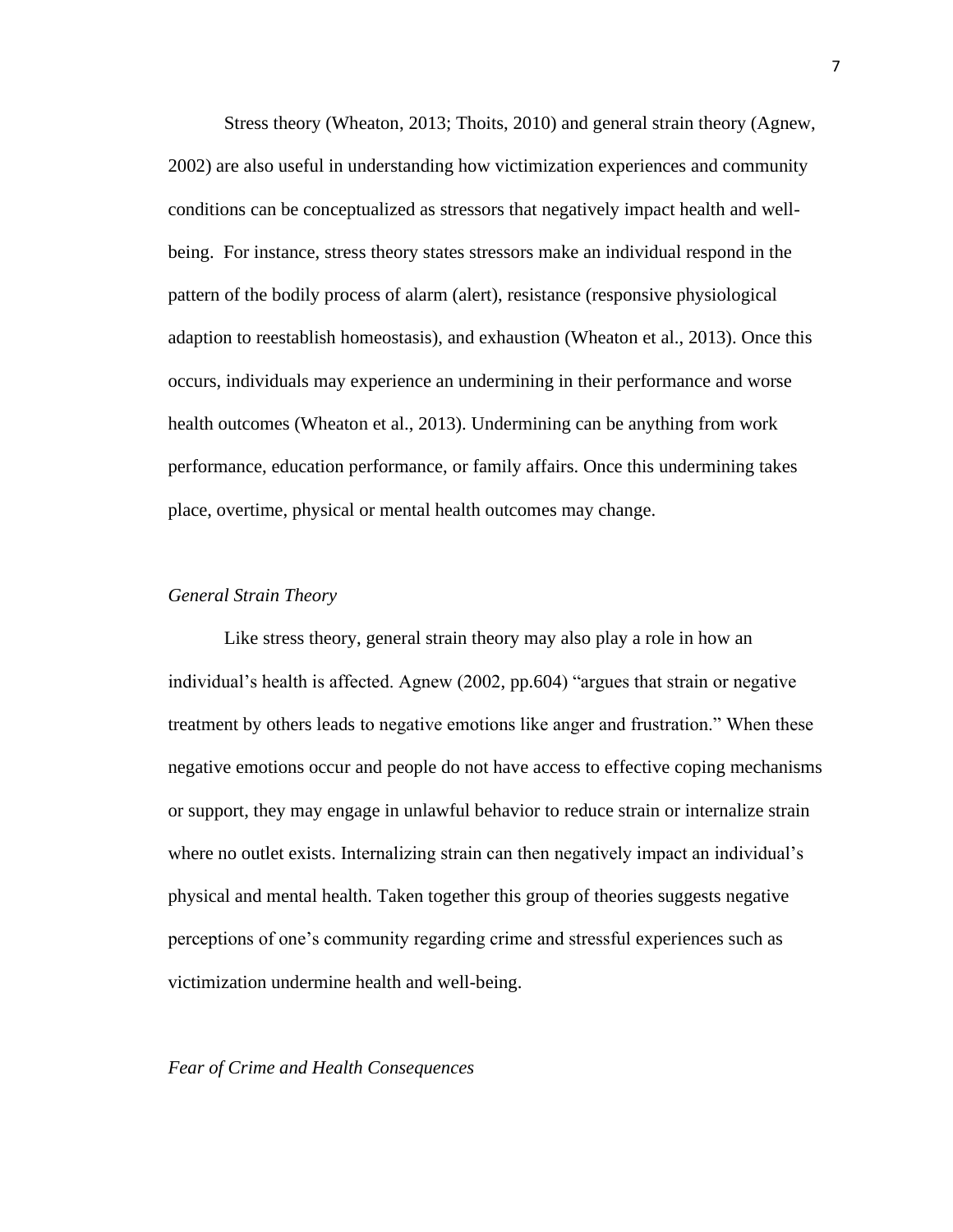These theoretical models are supported by research that indicates that victimization experiences and perceived risks in one's community are associated directly and indirectly with individual's overall health conditions. When examining an individual's behavior based on those who have been exposed to crime (witnessing victimization) or have personally been victimized there are several emotions that affect how one behaves. Not only does coping play a role in how one will react, but another emotion that affects how one will react to exposure or victimization is worry. Berenbaum (2010; 962) defines worry as: "…repetitive thoughts that also have all three of the following characteristics: (1) the repetitive thoughts concern an uncertain future outcome; (2) the uncertain outcome about which the person is thinking is considered undesirable; and (3) the subjective experience of having such thoughts is unpleasant." These characteristics affect the physical reactions to their emotions.

One emotion, fear, or the immediate threat is also a very common pattern that is seen in individuals who experience worry. It consists of repetitive thoughts about future uncertain harm (worry) and a more widespread but low-level emotion that sits quite separate to concrete feelings of imminent danger (anxiety) (Berenbaum, 2010). These emotions usually appear in categories based on their behavioral response to perceived risk of victimization and fear of crime. Most of the research focuses on rationality of one's actions and reactions to their emotions. On the one hand worrying about crime may be an 'instrumental' function of threat, vulnerability, and helplessness (Elchardus, De Groof & Smits, 2008). For instance, if an individual worries about crime they realize they may be at risk of being a victim. When they realize they could be a possible victim they start to feel vulnerable, to the extent they no longer can avoid. This potential threat is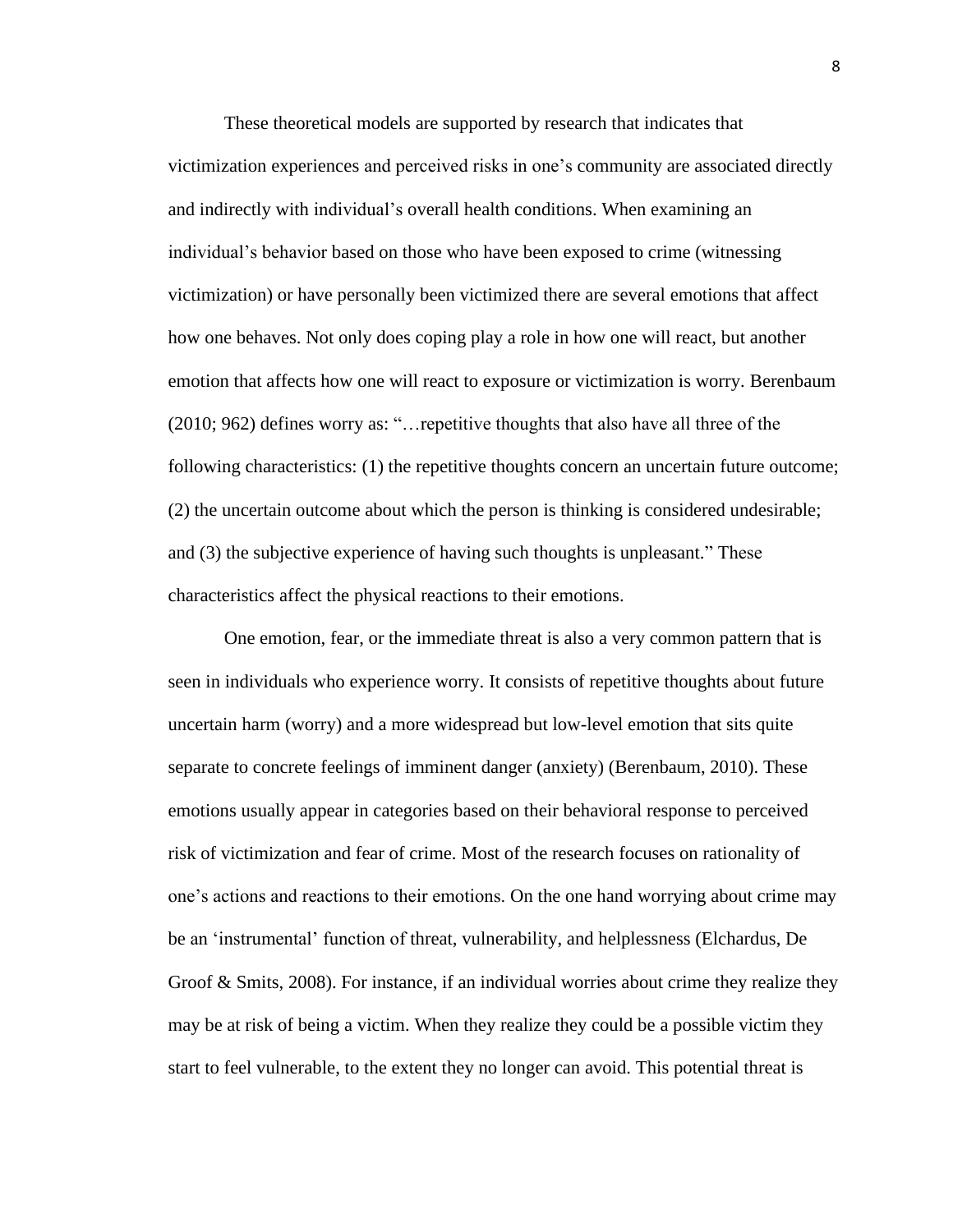linked to an individual's physical and social vulnerabilities. On the other hand, worrying about crime can be an emotional expression, representing the less tangible emotions associated with social uncertainties (Britt, 2001).

One major factor of worry and fear is personally experiencing victimization. There are many health effects that one may experience based on if they are personally victimized. For example, PTSD is experienced more often by individuals who have been victimized compared with nonvictims (Stockdale et al., 2007). Victims of violent crime report lower levels of physical well-being out(Britt, 2001). Not only does violent crime affect victims but victims of property crimes also report lower physical well-being (Britt, 2001). Being a victim can also decrease mental health. Those who are personally victimized tend to worry more about safety and future life roles (difficulties in social, occupational, or interpersonal functions) than nonvictims (Hanson, Sawyer, Begle  $\&$ Hubel, 2010).

Another contributor to varying health outcomes is witnessing victimization. Agnew (2002) considers witnessing victimization (neighborhood or school violence) to be a form of vicariously experienced strain. This strain is related to negative affective emotional states, such as higher rates of aggression and other behavioral problems as well as depression (Agnew, 2002). Witnessing victimization has lasting effects on health outcomes. For those who have witnessed crime may experience PTSD, alcohol abuse, and other health disorders (Stockdale et al. 2007). Studies found that witnessing violence is a strong predictor of adverse mental health such as anxiety, anger, and depression (Rosenthal, 2000).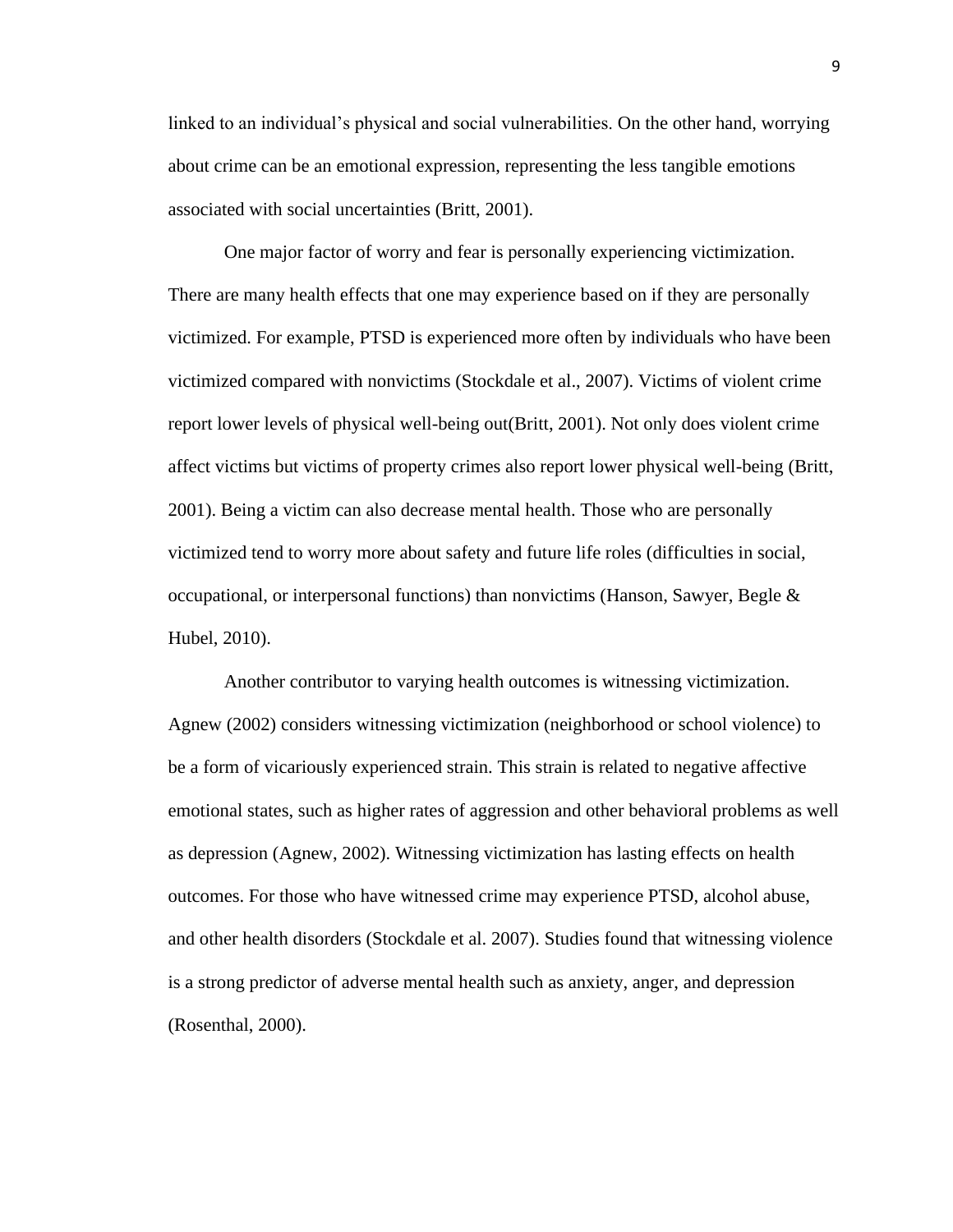In addition to witnessing victimization and personally experiencing victimization, anticipating victimization also has a lasting effect on health outcomes. When an individual anticipates being a victim it is correlated with how one's behavioral choices are reactions of one's emotions. When an individual begins to think of the possibility of victimization their physical behavioral changes are a response to the fear or threat of being a victim. Like previous studies have found, behavior is not a consequence but also a correlation of emotional responses to the risk of crime (Stafford, Marmot & Chandola, 2007). When one constraint his or herself from social activity it creates a feedback loop whereby fear leads to more social isolation, which then causes even higher levels of worry and/or fear (Lorenc et al., 2012). Along with social isolation and limited physical movement, Regnifo and Bolton (2012) found that these types of behavioral patterns matter. For example, routine activities are correlated with variation in cognitive assessments of victimization risk and disorder and that these two patterns predicted behavioral patterns in opposite directions (Regnifo & Bolton, 2012). These voluntary activities usually came with a heightened sense of risk of crime (Jackson, 2009).

Lastly, perceptions of community conditions usually create fear that correlate with inaccurate perceptions of crime. This means that one may constantly fear they are in danger, when, the crime rate is actually low (Lorenc et al., 2012). The individual's emotions become their expressions. The expressive response to crime is not necessarily tied directly from realistic threats, but rather behaviors that cause stress. These behaviors that create stress can be a result of ill health, economic uncertainty, and neighborhood turnover (Elchardus, De Groof & Smits, 2008). These perceptions are associated with a range of mental and physical health outcomes. One major factor is how these effects link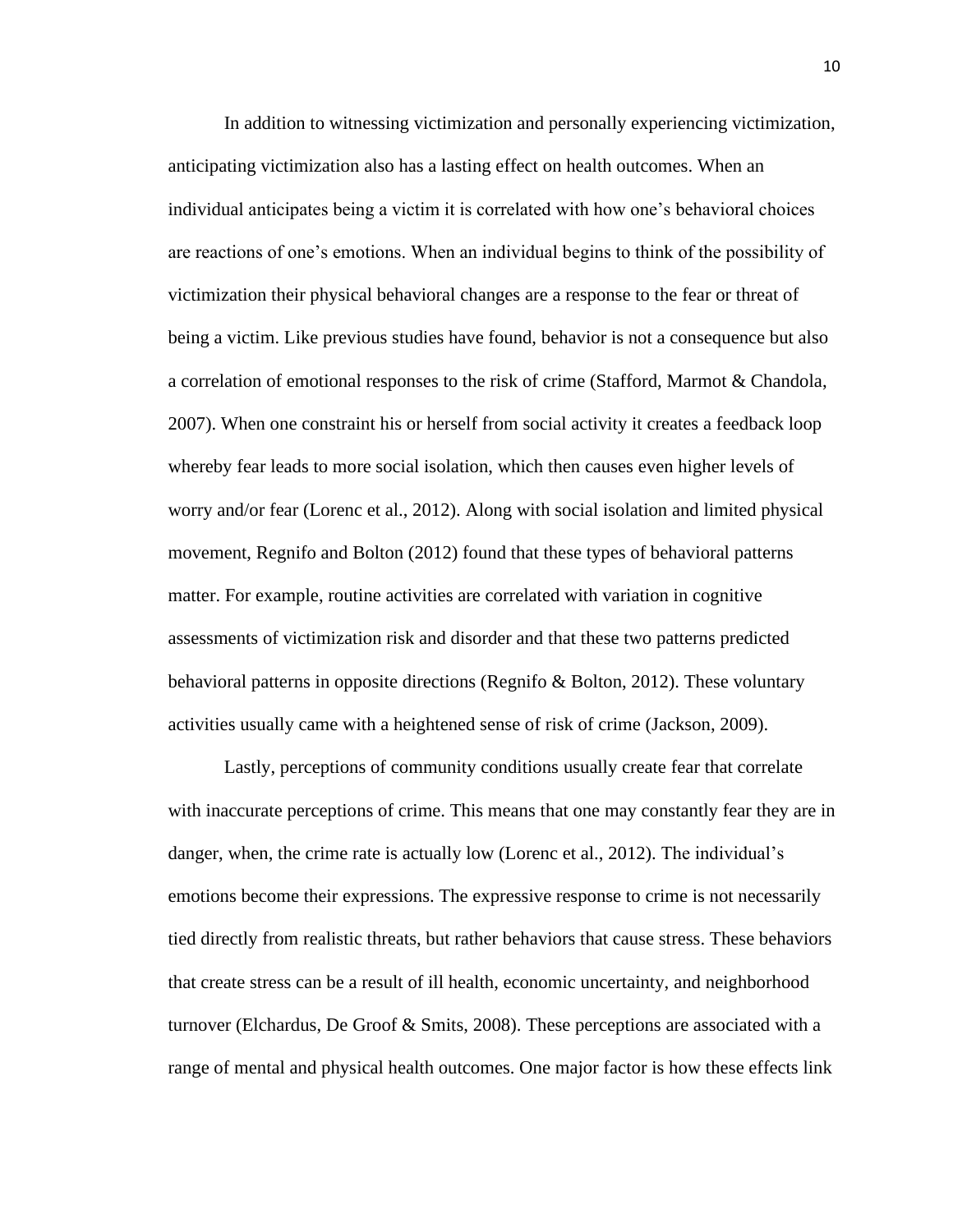fear of crime to wellbeing via avoidance behaviors adopted to lessen the perceived risk of victimization (Boxer et al., 2020). When individuals worry, they often experience a sense of fear, creating avoidance behavior. Avoidance behavior is often a response to worry. Avoidance behaviors start by taking everyday precautions, such as locking doors, leaving lights on, security cameras, etc. Also, not only are these small precautions taken, but many individuals start to limit their lifestyle activities to avoid areas or activities perceived as involving exposure to violence (Boxer et al., 2020). By reducing the number of opportunities to form social ties and participate in social activities, individuals believe they are safer. These behaviors, however, often limit interpersonal interaction which is correlated with poorer mental health.

#### *Current Study*

Direct effects of victimization include physical and psychological harm to individuals (Boxer, Drawe & Caplan, 2020). When an individual is exposed to violence in their community, there tends to be poorer physical and psychological health reported (Kruger et al., 2007). Perceptions of community conditions are associated with a range of mental and physical health outcomes. However, most prior research focuses on the concept of neighborhoods, which may suggest more defined boundaries (Browning  $\&$ Cagey, 2002). But some places may not be so neatly defined, particularly in more rural locations (Lytle et al., 2020). In this situation, respondents' perceptions of community conditions may hold more meaning for their well-being (Ceccato  $\&$  Nalla, 2020). For example, adults fear more in urban areas compared to rural areas (Rosenthal, 2000). However, it is becoming more common for adults of rural areas to become fearful of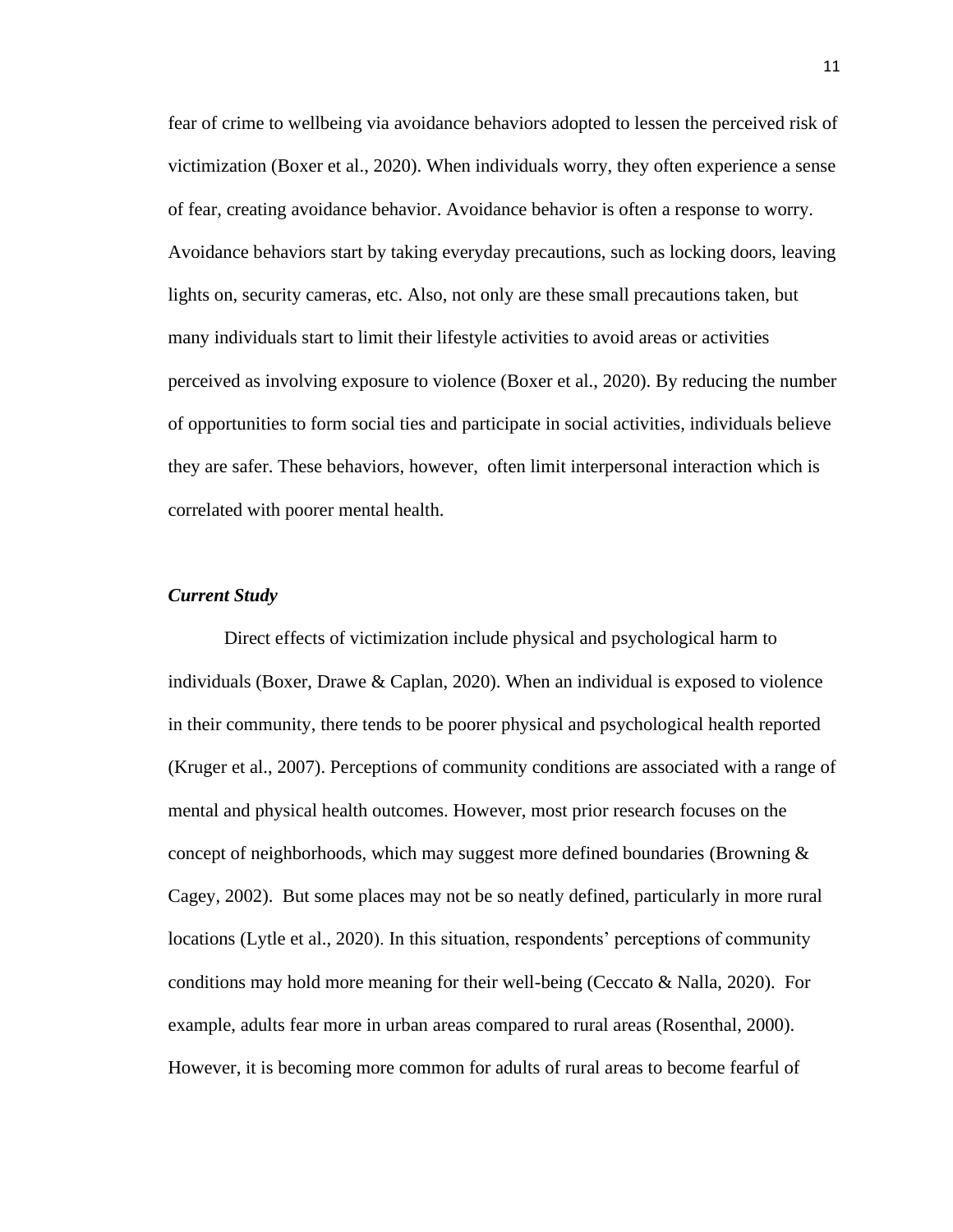crime and victimization (Bouffard & Koeppel, 2014). Rural crime and victimization may look a bit different than urban settings, but the reported worry gap between rural and urban is slowly closing (Lytle, Intravia, & Randa, 2020).

This study builds on prior theory and research by considering how perceptions of community cohesion and crime influence health. This research seeks to answer three research questions. First, do victimization experiences affect overall physical and mental health? Prior research suggests victimization is detrimental to health (Stockdale et al., 2007). Victims of crime report worse physical and mental well-being than nonvictims (Britt, 2001). Second, does anticipating victimization affect overall physical and mental health? Previous research implies that anticipating victimization decreases an individual physical and mental health (Stafford, Marmot & Chandola, 2007). When an individual anticipates they will be a victim of crime, they change their behavior which is linked to decreases in health (Regnifo and Bolton, 2012). Finally, how are perceptions of community characters associated with how crime affects overall physical and mental health? Based on prior research how an individual feels about his or her community creates a sense of fear that alters their expressive response to stress (Lorenc et al., 2012).

#### **METHODS**

#### *Design*

The data set used in this thesis is the 2015 Nebraska Annual Social Indicator Survey (NASIS) (Smyth et al., 2015). This data set was collected by the Bureau of Sociological Research at the University of Nebraska – Lincoln with the purpose of examining the changes in patterns of quality of life for Nebraskans. The target population of those who were surveyed were individuals who lived in Nebraska, ages 19 and older. To get the best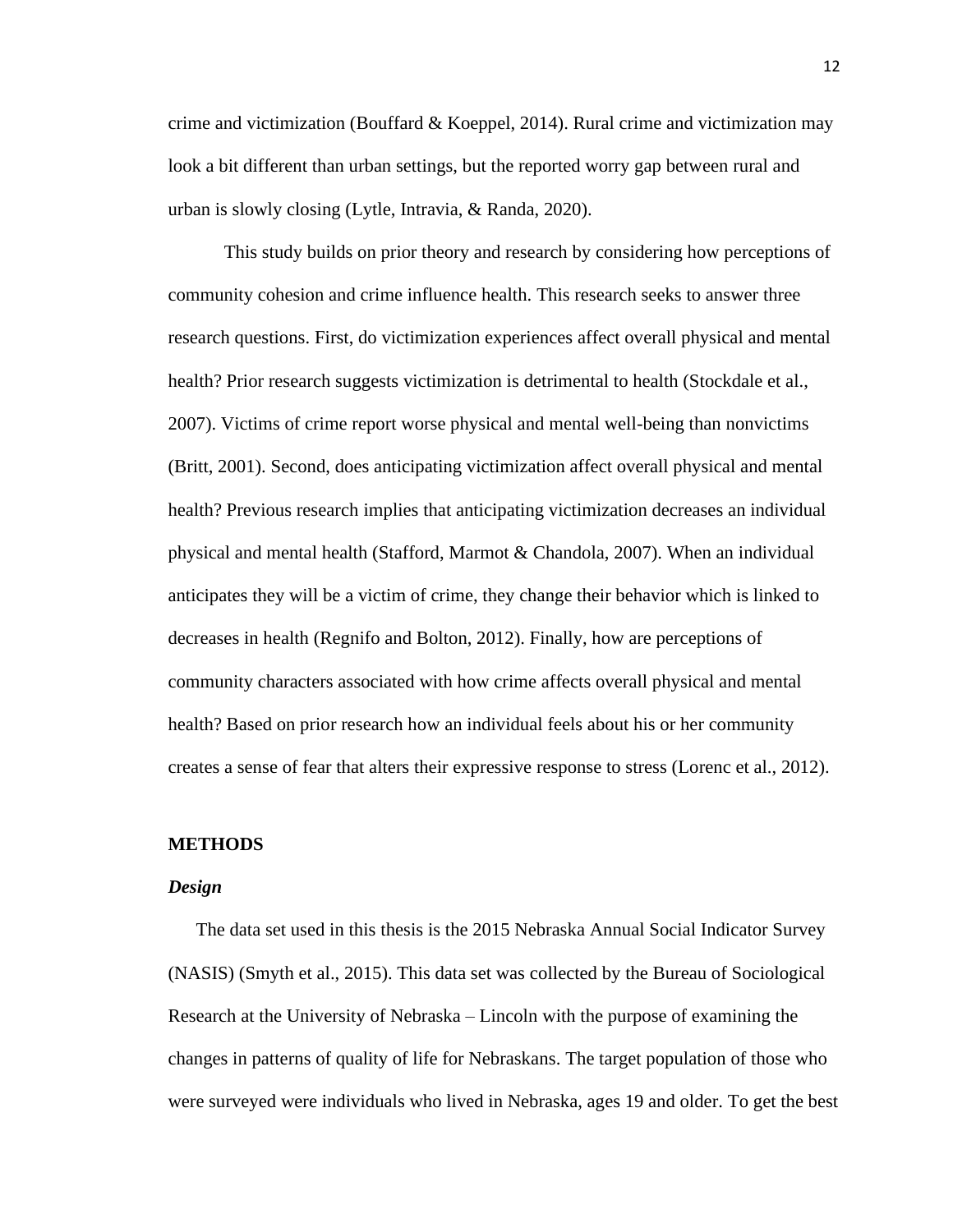response rate possible, NASIS 2014-2015 used a mail survey as it was cost-efficient and could reach a high coverage rate (Smyth et al., 2015). NASIS was an address-based sample (ABS). The ABS method includes all addresses for individuals and households who have an address according to the US Postal Service. This method yields high coverage for household populations (English et al., 2012). The survey used the "next birthday" method to maintain a probability sample (Dillman, Smyth, & Christian, 2014); the individual (19 years of age or older) in the household whose next birthday was after July 1, 2015, was asked to complete the survey. The surveys were collected between August 12, 2015, and October 20, 2015. Each survey sent out included a cover letter, survey booklet, a future research interest card, cash incentive of \$1, and large postage-paid business reply envelope. For those who did not respond, a second survey was sent on September 2, 2015. The total amount of surveys collected was 1,143. This total included completed and partially completed surveys.

# *Sample*

There were 3,500 sampled households (Smyth et al., 2015). Due to nonresponse and partial surveys mailed in, the total sample that was examined consisted of 1,143 adults (Smyth et al., 2015). The response rate was 32.7% (Smyth et al., 2015). After listwise deletion, the analytical sample for this study consists of 1,099 adults because of missing data on individual questions. Of the reported sample, there were 442 males, and 657 females.

Next, the sample of adults consists of 40.69% males and 59.31% females, with 3.26% being between the ages 19-24, 11.29% between the ages 25-34, 23.19% between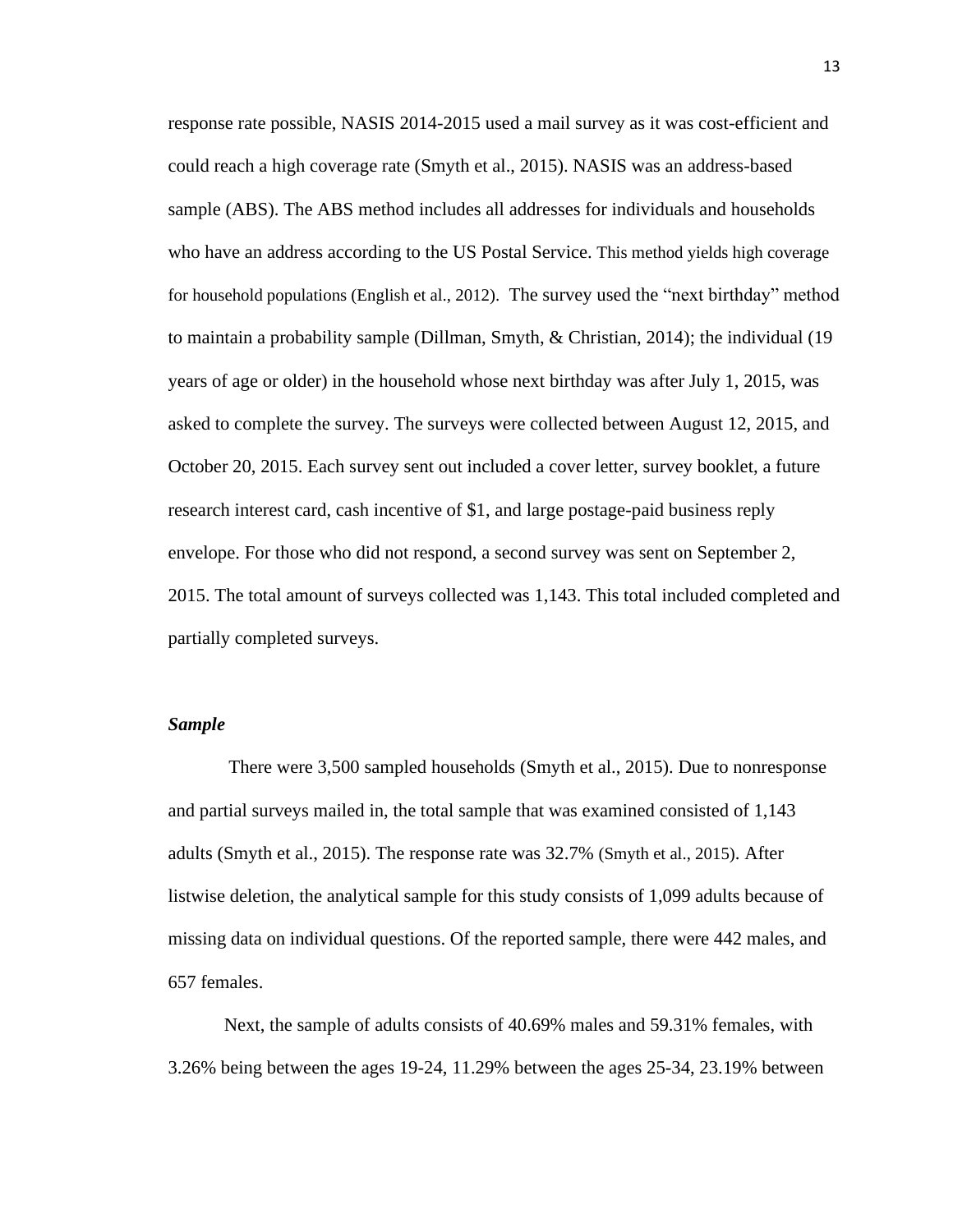the ages 35-49, 32.55% between the ages 50-64, and 29.09% are 65 years of age or older. Of the sample, 90.64% reported being white, 1.93% reported being Black or African American, 3.26% reported being Hispanic, and 4.17% reported their race/ethnicity as being other. For socioeconomic status (SES), most of the sample has at least a high school diploma or GED.

# *Measures*

#### *Dependent Variables*

This study examined overall physical and mental health. *Physical health* was measured using the question, "would you say your overall health and well-being is excellent, good, fair, or poor?" This variable was recoded so that 1=poor, 2=fair, good=3, and excellent=4.

To examine *mental health*, a scale was created using 13 items that mirror the CED-D (Radloff, 1977). Respondents were asked: "In the past week, please indicate the number of days (0-7), including today, that: you felt sad; you felt bothered by things that usually don't bother you; you felt lonely; you had trouble keeping your mind on what you were doing; you felt that everything you did was an effort; you felt fearful; you talked less than usual; you felt depressed: you did not feel like eating; you appetite was poor: you felt that you could not shake off the blues even with the help of family or friends: your sleep was restless; and you could not get 'going'." This variable was created by taking the mean of the reported number of days across the 13 symptoms (alpha= 0.8891).

#### *Independent Variables*

#### *Victimization Experiences*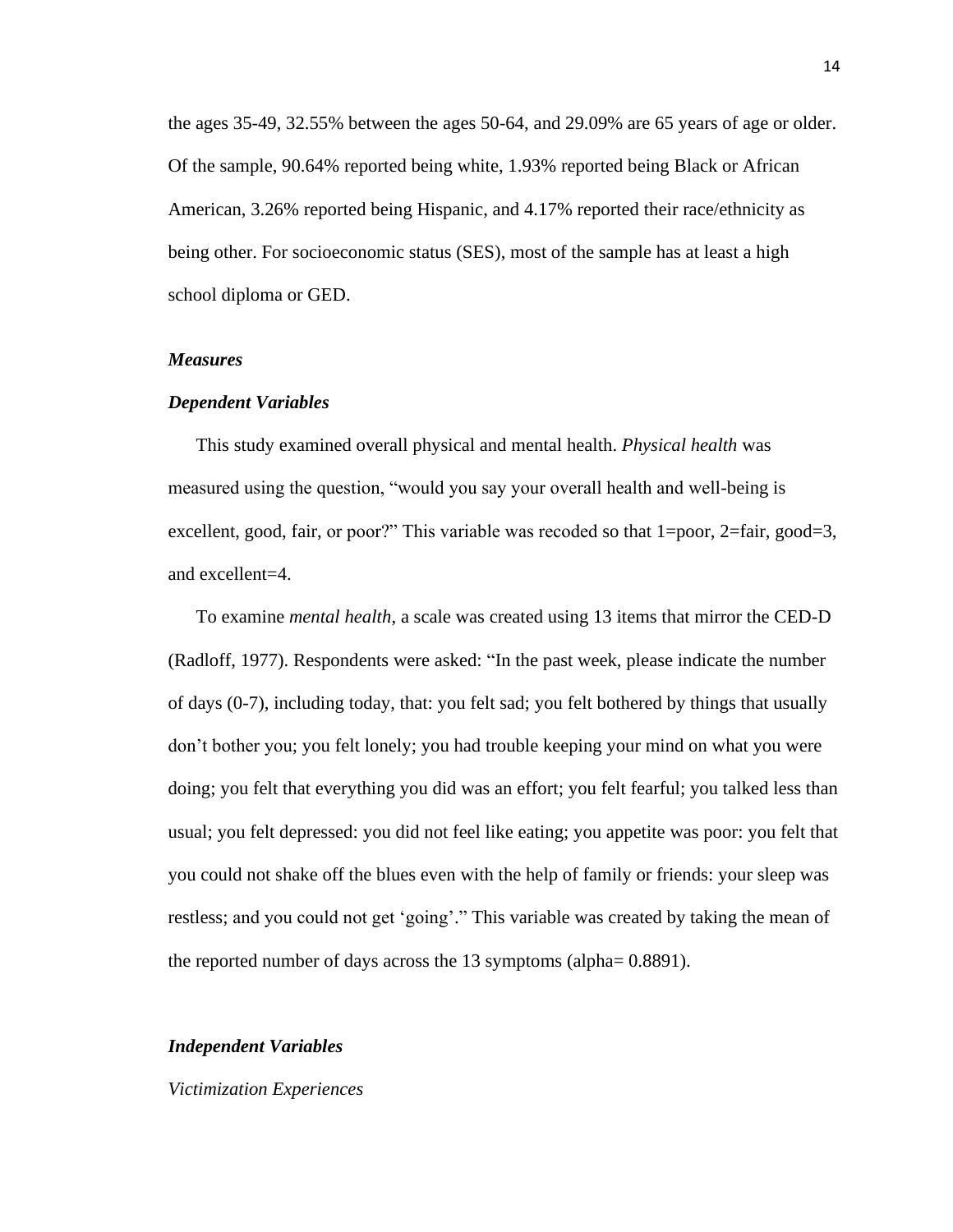*Personal victimization experience* was measured using the question, "Have you, or has a person close to you, been a victim of any crime in the last 12 months?" The response choices were "you: yes or no; and a person close to you: yes or no." This variable was combined to create one dichotomous variable, where 0=no victimization experience and 1=personal or network victimization experience. These items were merged because of the low frequency for personally being victimized.

*Anticipated victimization* was measured using a mean scale of seven items. Respondents were asked, "How often do you personally worry about walking alone at night; being the victim of identity theft; your residence being broken into; getting robbed; being raped or sexually attacked; getting murdered; and someone in my family becoming a victim of a crime." The response choices were never=1, rarely=2, sometimes=3, or almost always=4 (alpha= 0.8771).

#### *Perceived Community Characteristics*

Several questions were used to measure perceived community characteristics. First, *community role models* were used as a proxy for positive community relations and social civility. Respondents were asked, "How many youths in your community have positive role models in their lives?" The response choices were 0=none, 1=few, 2=some, a 3=great deal.

Two variables tapped feelings about crime in the community. *Crime rate* was measured using the question, "the rate of crime in your area seems to be increasing, about the same, or decreasing." The response choices were 1=increasing, 0=about the same, and -1=decreasing. Another question used to examine crime in the community was *anger*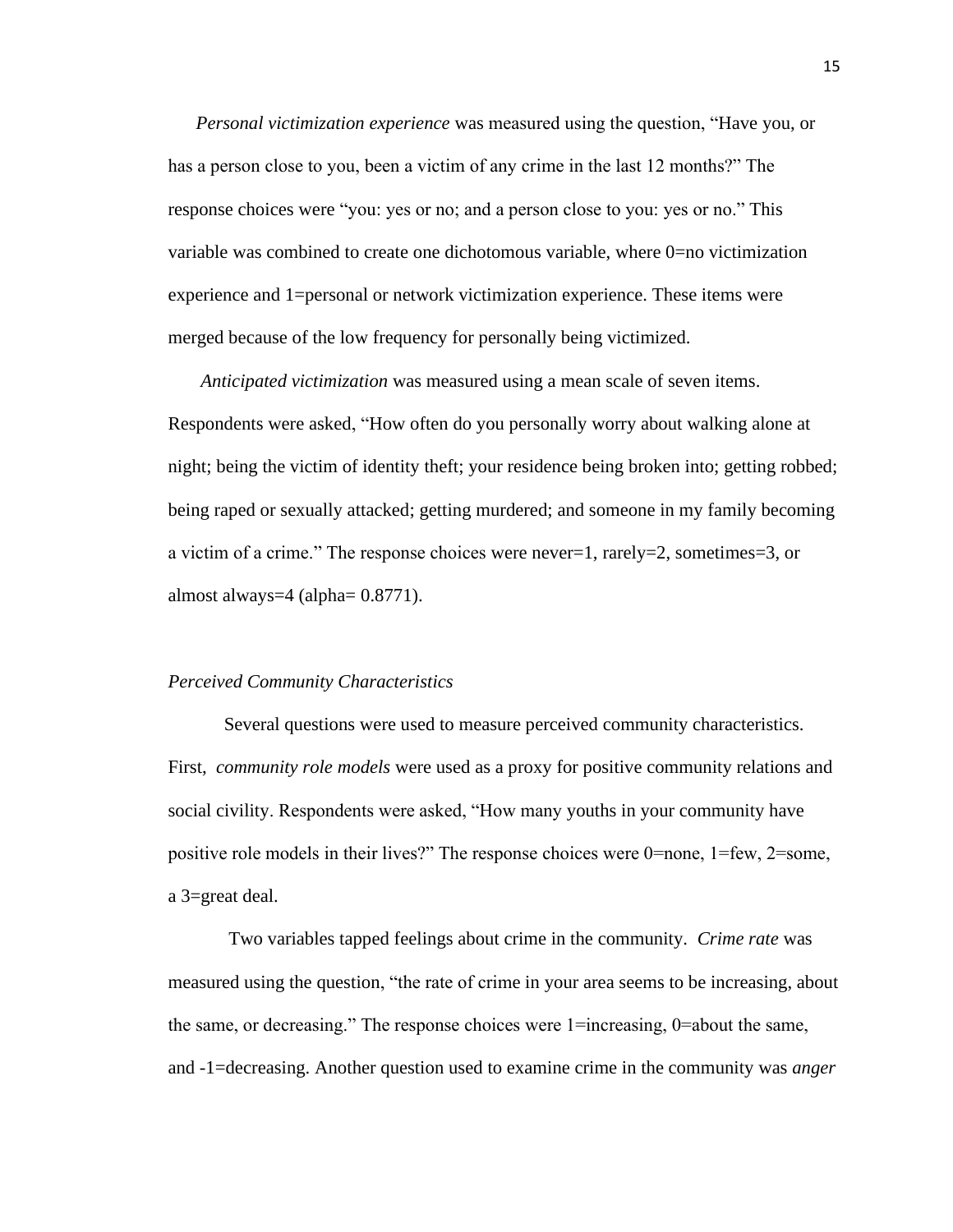*about crime*. Respondents were asked, "How angry are you when you think about crime in your community?" The response choices were  $0=$  mot angry at all, 1=somewhat angry, 2=fairly angry, and 3=very angry. Crime rate and anger about crime had a 0.3677 correlation.

Lastly, two questions were combined into a mean variable reflecting attitudes about *community police protection*. The first question that was used was, "how confident are you that the police can protect you from violent crimes like assault?" The second question used was, "how confident are you that the police can protect you from property crimes like theft?" The response categories are, "1=not at all confident, 2=somewhat confident, 3=mostly confident, and 4=very confident." The items reported a 0. 0.7564 correlation.

# *Control Variables*

Individual's behavioral responses are highly connected to the individual's characteristics. Depending on the individual's characteristics there are factors that contribute to how likely an individual is to be a victim of neighborhood crime. This analysis controlled for gender, age, socioeconomic status, race, and news consumption, factors associated with victimization and perceptions of crime (Ray & Kort-Butler, 2019). For instance, women tend to report more fear and worry of becoming victims of crime than men (Farrall, Gray  $\&$  Jones, 2021). Typically, it is reported women feel this way because they feel less able to physically defend themselves, they have higher perceived negative impact, and they see the likelihood of victimization as higher for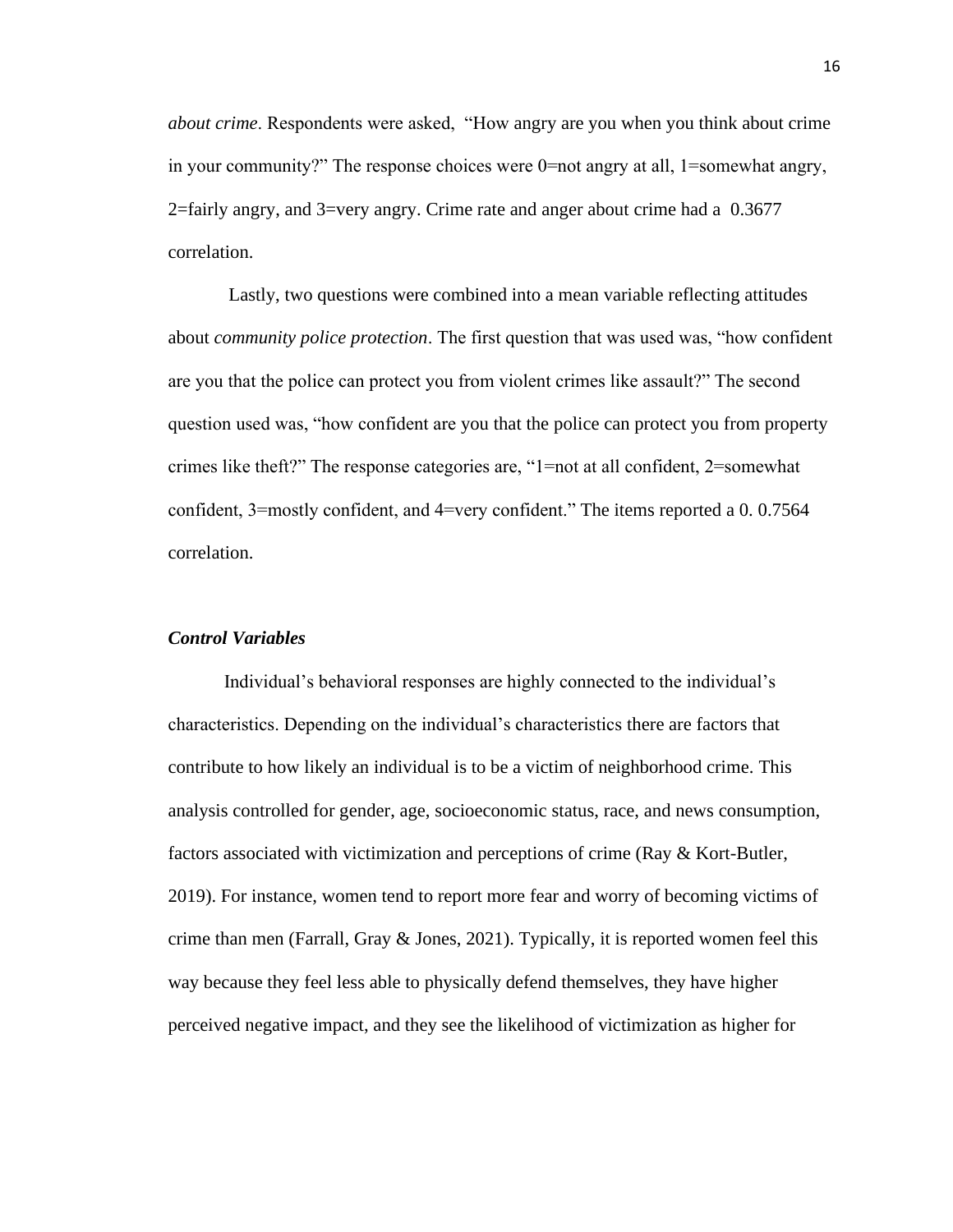themselves and for their social group (Jackson & Gouseti, 2013). *Gender* was measured using the question, "are you: male or female," where "0= Male and 1= Female."

Another factor is age. Evidence shows that as age goes up, the less likely one is to worry about being a victim of crime. Older individuals tend to worry less about their community characteristics as many have lived in their homes for an amount of time where they feel comfortable (Jackson, 2011). Age was measured using the question, "what year were you born in?" This variable was transformed into an ordinal variable with categories with responses of age groups. The response categories were 19-24 years old, 25-34 years old, 35-49 years old, 50-64 years old, and 65 years old or older.

Another control variable measured was race. Race was measured with the question, "what race or races do you consider yourself to be?" The response choices are: "White (Caucasian), Black or African American, Hispanic, and Other:"

The economic status and income level tend to play another role in the type of community one is associated with. Those who tend to be living with average or higher economic standings, tend to be less fearful of being a victim of crime (Evans, 2003). These individual characteristics tend to be correlated which means some individuals are more likely than others to be exposed to community crime. To measure socioeconomic status, the question used was, "what is the highest degree attained?" The response categories are, "1= No Diploma, 2= HS Diploma / GED, 3=Some College / No Degree, 4= Technical / Associate / Jr. College (2 year, LPN), 5= Bachelor's Degree (4-year BA, BS, RN), and  $6=$  Graduate Degree."

Ziegler and Mitchell (2003) found that young adults fear frequently because they read local newspapers and watch local newscasts much more often. Lastly, to measure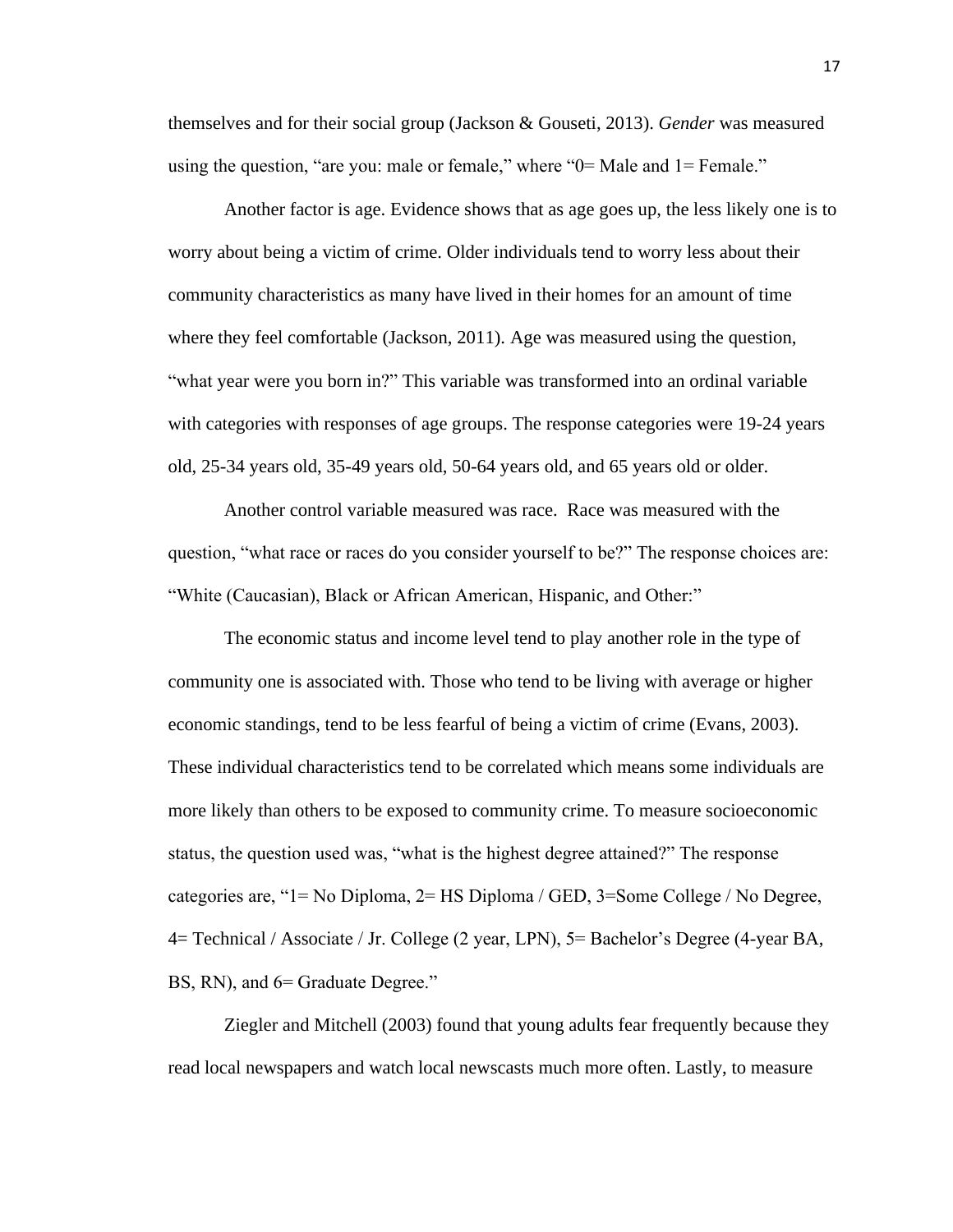community attitudes the question used was "How many days in an average week do you watch local TV news?" The response categories ranged from 0 to 7 days.

# *Analysis Plan*

For this study, linear regression modeling was used. Models were analyzed to test the relationship between the outcome variables physical and mental health, and the correlates variables victimization, anticipation of victimization, and community perceptions. First descriptive statistics are presented in Table 1. Next, linear regressions were done on the independent variables' victim, worry, and neighborhood characteristics. These linear regressions were analyzed in two separate models on the dependent variables physical and mental health (Table 2). Lastly, controls were added to the models (Table 3). Correlation tests on each variable was done in STATA. Standard errors and coefficients are presented in Tables 2 and 3.

### *Results*

Table 1 provides descriptive statistics for each of the study variables. On average, the adults reported having good physical health. For mental health, on average adults reported having 1.23 days of feeling psychological stress. For independent variables, 75.48% have not been victimized and 24.52% have been victimized. When it comes to anticipating victimization, on average adults reported rarely worrying about crime in their community. For community characteristics, on average, adults feel that youth in their neighborhood have few to some role models in their community. Also, adults feel that crime is staying the same or slightly increasing in their communities. On average, adults feel somewhat to fairly angry about crime in their community. Lastly, for community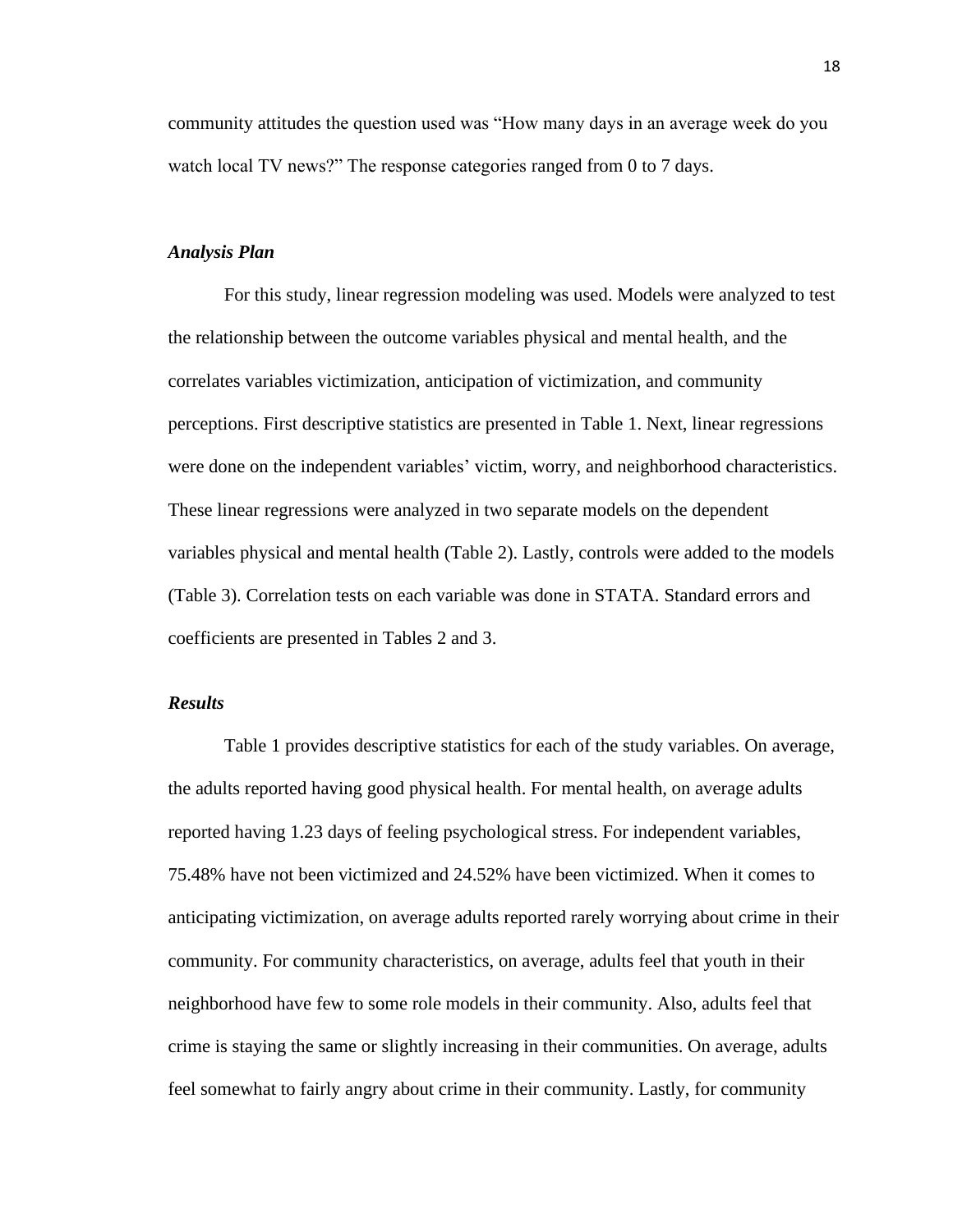characteristics adults feel somewhat to mostly confident that police will protect them in their community (1.95).

Table 2 presents preliminary linear regressions of the victimization and community variables on the health outcomes. Model 1 is the regression on physical health. There was a significant association between physical health with role models  $(B=11; p < .001)$ , with anger toward crime  $(B=-.07; p < .001)$  and community police protection  $(B=11; p < .001)$  and the effects on overall physical health. In other words, the more role models an individual reported in a community, the better reported overall physical health. Higher levels of anger towards crime in the community was associated with worse overall physical health. Also, for community police protection, as confidence in the police protection goes up, overall physical health increases. Victim, worry about crime, and rate of crime in a community did not present any significant associations with overall physical health. Overall, it appears that community characteristics are significantly associated with overall physical health.

Also presented in Table 2 Model 2 is the linear regression model for the dependent variable psychological stress (mental health). Model 2 shows that there was a significant association between victim  $(B=.21; p < 0.05)$ , worrying about crime  $(B=.0.34;$  $p < .001$ ), role models (B=-0.26;  $p < .001$ ), anger towards crime (B=0.12;  $p < 0.01$ ), rate of crime  $(B=-0.18; p < .01)$ , and police protection  $(B=-0.15; p < .01)$  in your community. This model had all significant associations. In other words, victims of crime are more likely to report more days of psychological stress than nonvictims. Worrying more about crime results in reporting more days of feeling psychological stress. When it comes to community attitudes, the more role models reported in a community the less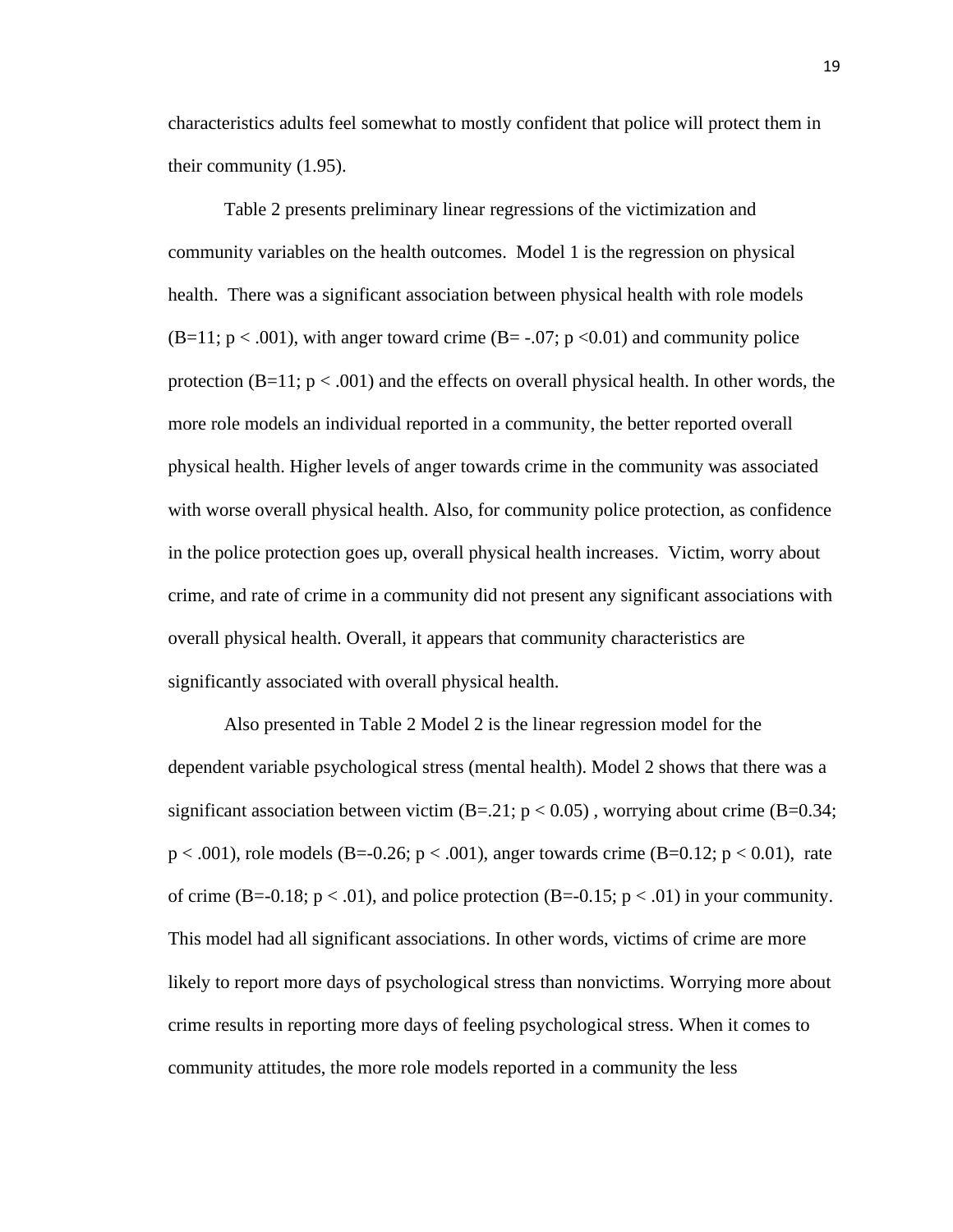psychological stress reported. In addition, the more anger towards crime in a community the more psychological stress reported. Lastly, more confidence in police protection from crime results in less psychological stress reported. Therefore, victimization, worrying about crime, and community attitudes are highly associated with mental health outcomes.

In Table 3, the control variables were added to the models. Model 1 is the linear regression model for the dependent variable physical health. In Model 1 there was a significant association found between worrying about crime, police protection, role models, gender, age, and socioeconomic status. As in Table 2, police protection and anger towards crime were significant, here in Table 3, Model 1 only police protection remains significant. For role models, the more role models in a community, the better overall physical health reported. The more confidence in police protection the better physical health reported. Also, in Table 2 anticipation of victimization was not significantly associated with overall physical health, but when the controls are added in Table 3, anticipation of victimization is significantly associated with overall physical health. This means that the less worry about crime in a community, better physical health is reported. Victim, rate of crime and anger towards crime do not have a significant association on overall physical health, while controlling for age, gender, socioeconomic status, race, and local news.

In Table 3, Model 2, controls were added to the regression model on the outcome variable mental health. When the control variables were added, some independent variables no longer had significant associations. For instance, victim, is no longer significantly associated with psychological stress. However, all other variables such as anticipation of victimization, role models, crime rate, and anger towards crime, and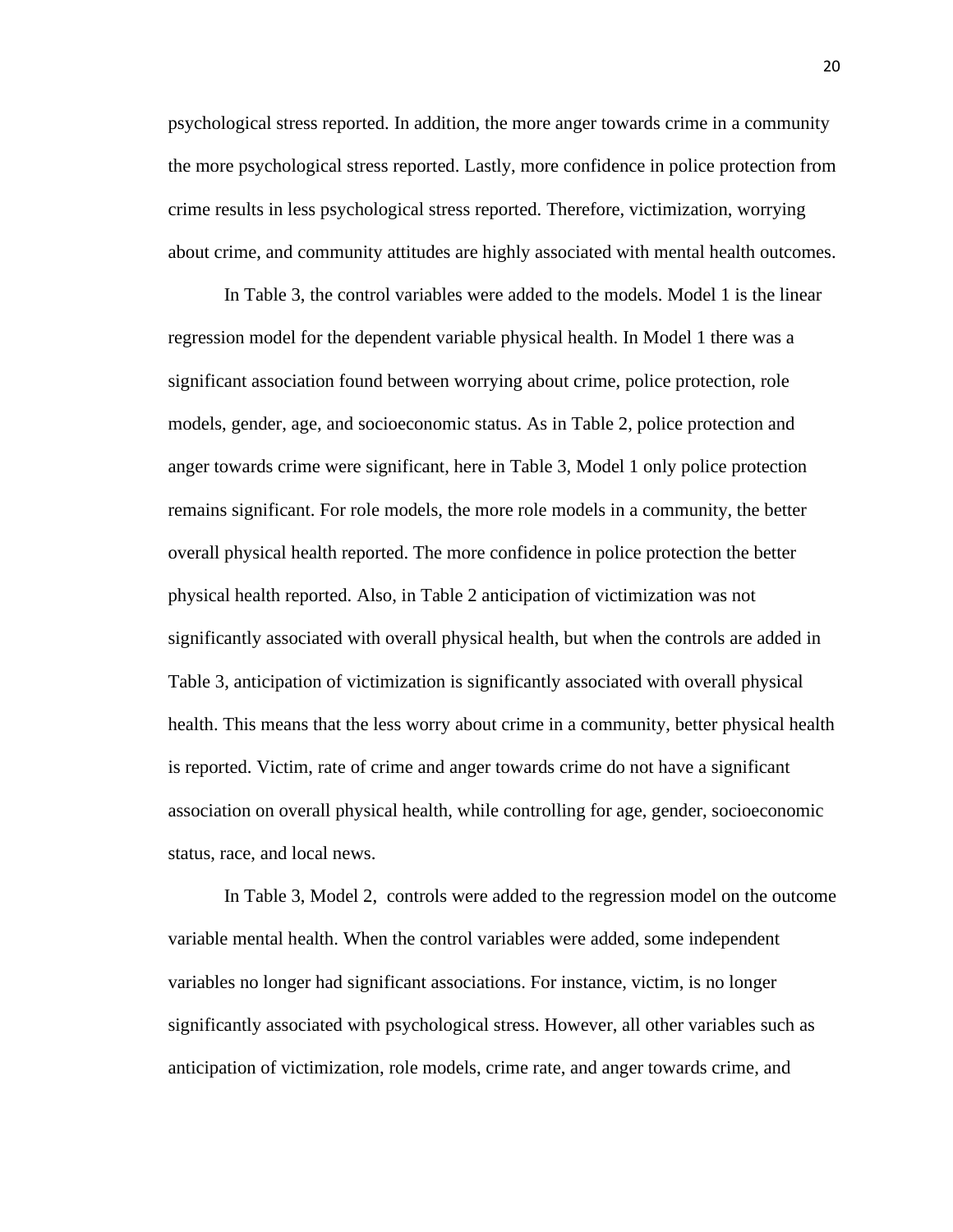police protection were all still significantly associated with the outcome variable mental health. Such as worrying about crime in a community resulted in worse psychological stress reported. The more role models in a community, the better psychological health. As community attitudes towards crime rate increased, psychological stress increased as well. When anger about crime in a community increased, psychological health worsened. Lastly, the more confidence in police protection in a community the better psychological health reported Overall, this shows that community perceptions matter for an individual's self-reported health and well-being.

In Table 3 across both models, there were significant findings for mental and physical health. For example, anticipating victimization matters for both physical and mental health. The more an individual anticipates victimization the worse physical health and more reported days of psychological stress were presented. Also, community perceptions mattered for physical and mental health. The more role models and the more confidence in police protection, the better an individual's physical and mental health. However, perceptions that crime was increasing in the community and anger towards crime in the community mattered only for mental health. The angrier an individual was towards crime in their community the more days of poor mental health were reported. Taken together the results generally support the idea that stress around victimization and perceptions community crime negatively affect health and well-being.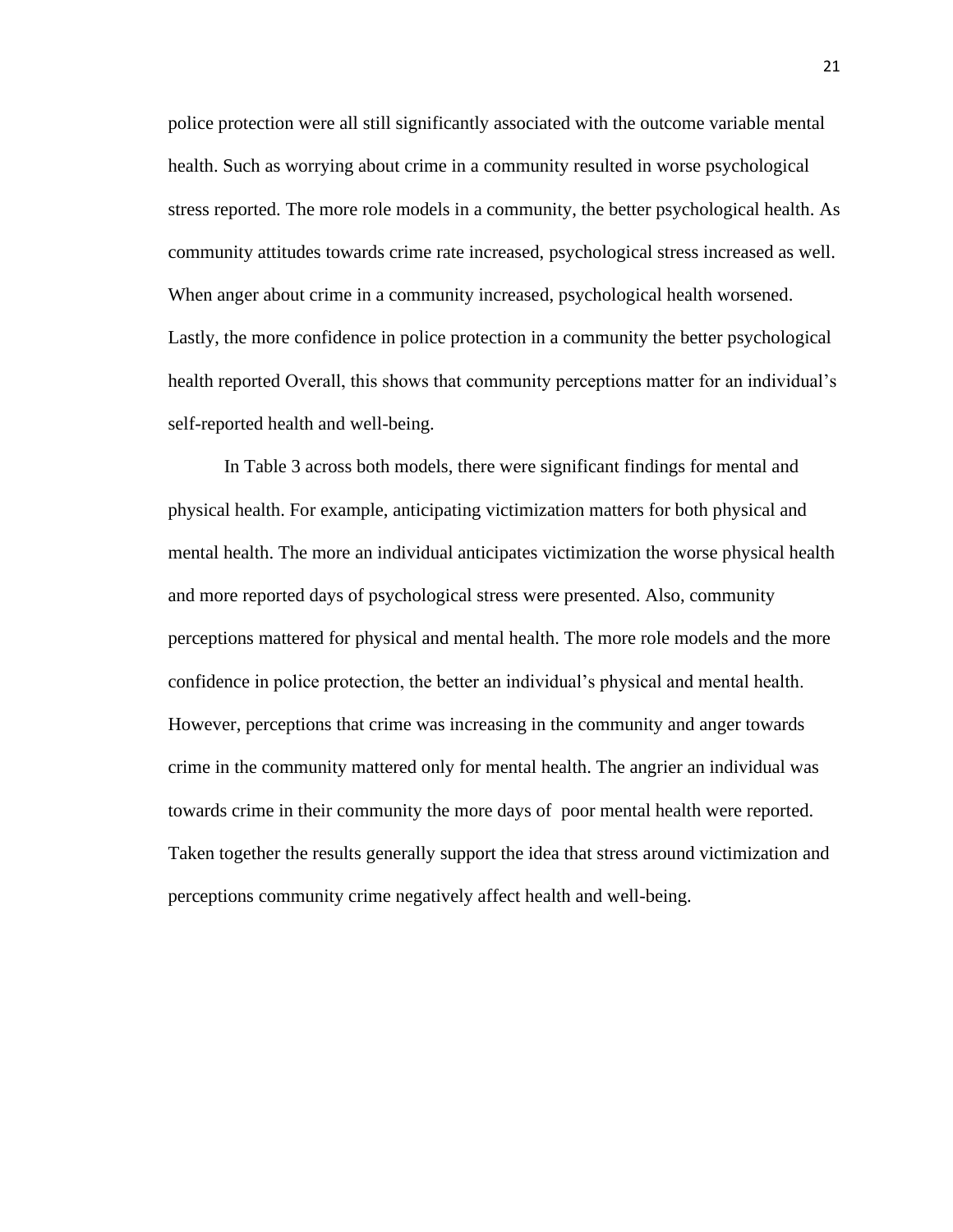| <b>Variable</b>                    | <b>Mean/Proportion</b> | <b>Std. Error</b> | <b>Range (Min</b><br>$-$ Max $)$ |
|------------------------------------|------------------------|-------------------|----------------------------------|
| <b>Dependent Variables</b>         |                        |                   |                                  |
| Overall Physical Health            | 3.01                   | 0.73              | $1 - 4$                          |
| <b>Mental Health</b>               | 1.23                   | 1.29              | $0 - 7$                          |
| <b>Independent Variable</b>        |                        |                   |                                  |
| Victimization $(1=Yes)$            |                        |                   | $0 - 1$                          |
| No victim                          | 0.754                  |                   |                                  |
| Victim                             | 0.245                  |                   |                                  |
| Anticipated Victimization          | 2.33                   | 0.66              | $1 - 4$                          |
| <b>Community Characteristics</b>   |                        |                   |                                  |
| Role Models                        | 1.84                   | 1.06              | $0 - 3$                          |
| Anger Towards Crime                | 2.01                   | 0.98              | $0 - 3$                          |
| Rate of Crime                      | 0.41                   | 0.57              | $-1-1$                           |
| <b>Community Police Protection</b> | 1.95                   | 0.74              | $0 - 3$                          |
| <b>Controls</b>                    |                        |                   |                                  |
| Age                                |                        |                   | $1 - 5$                          |
| $19 - 24$ years old                | 0.032                  |                   |                                  |
| $25 - 34$ years old                | 0.112                  |                   |                                  |
| $35 - 49$ years old                | 0.231                  |                   |                                  |
| $50 - 64$ years old                | 0.325                  |                   |                                  |
| 65 or older                        | 0.291                  |                   |                                  |
| Gender                             |                        |                   | $0 - 1$                          |
| Male                               | 0.406                  |                   |                                  |
| Female                             | 0.593                  |                   |                                  |
| Race                               |                        |                   | $1 - 4$                          |
| White                              | 0.906                  |                   |                                  |
| Non-White                          | 0.093                  |                   |                                  |
| Socioeconomic Status               | 0.030                  |                   | $1-6$                            |
| <b>Local News</b>                  | 4.79                   | 2.53              | $0 - 7$                          |

*Source:* Nebraska Annual Social Indicator Survey (NASIS) 2014-2015 Unstandardized Coefficients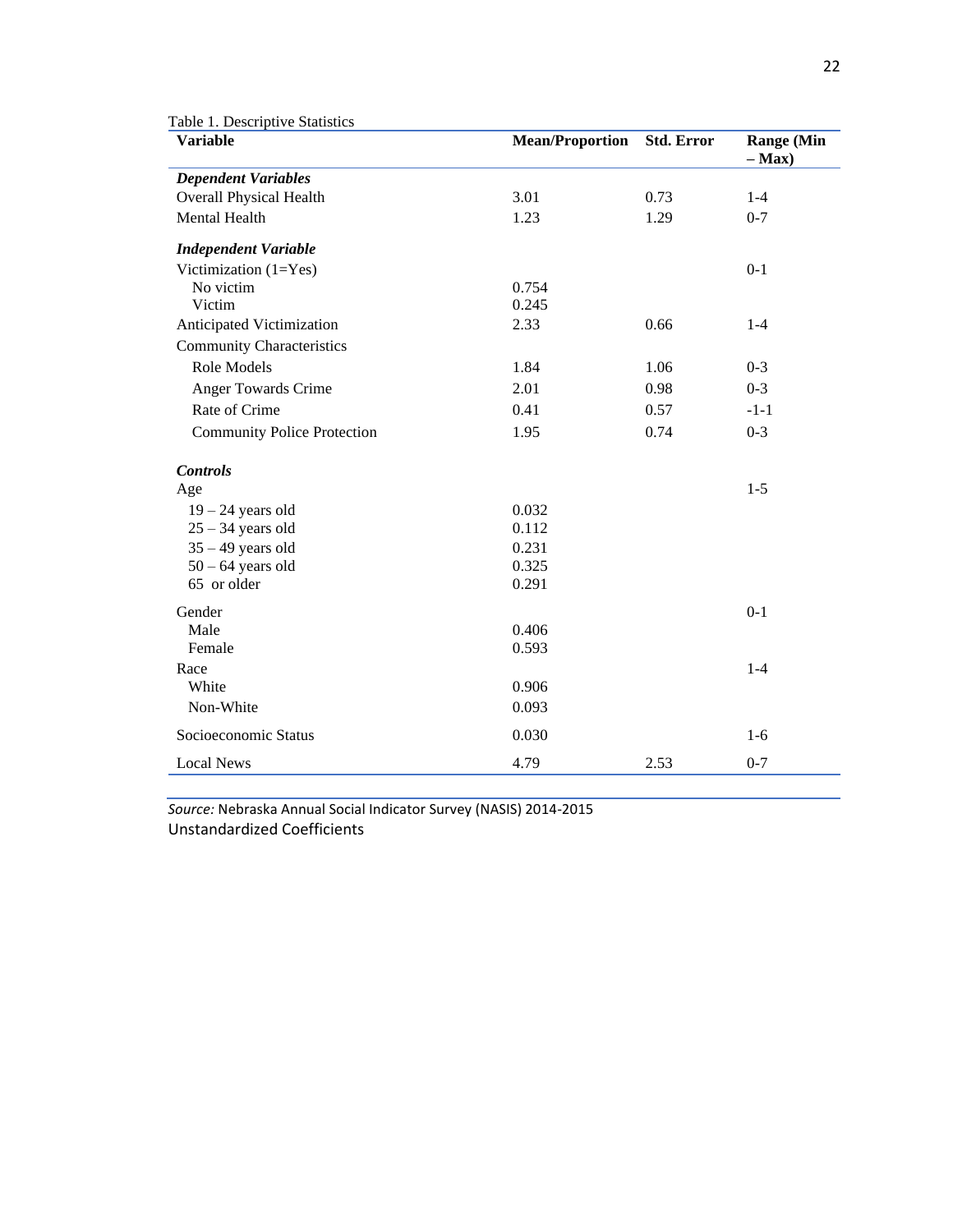|           | <b>Model 1. Physical Health</b> |            | <b>Model 2. Mental Health</b> |  |
|-----------|---------------------------------|------------|-------------------------------|--|
| Coef.     | <b>Std. Error</b>               | Coef.      | <b>Std. Error</b>             |  |
| $-0.01$   | 0.05                            | $0.21*$    | 0.09                          |  |
| $-0.07$   | 0.04                            | $0.34***$  | 0.06                          |  |
|           |                                 |            |                               |  |
| $0.11***$ | 0.02                            | $-0.26***$ | 0.04                          |  |
| $-0.07**$ | 0.03                            | $0.12**$   | 0.04                          |  |
| 0.01      | 0.04                            | $-0.18**$  | 0.08                          |  |
| $0.11***$ | 0.03                            | $-0.15**$  | 0.05                          |  |
| 1.87***   | 0.12                            | $0.99***$  | 0.21                          |  |
|           |                                 |            |                               |  |

Table 2. The effects of Victim, Worry, and Community Characteristics on Overall Physical Health and Psychological Stress (Mental Health)

*Source:* Nebraska Annual Social Indicator Survey (NASIS) 2014-2015 \*\*\*p<0.001; \*\*p<0.01; \*p<0.05 Unstandardized Coefficients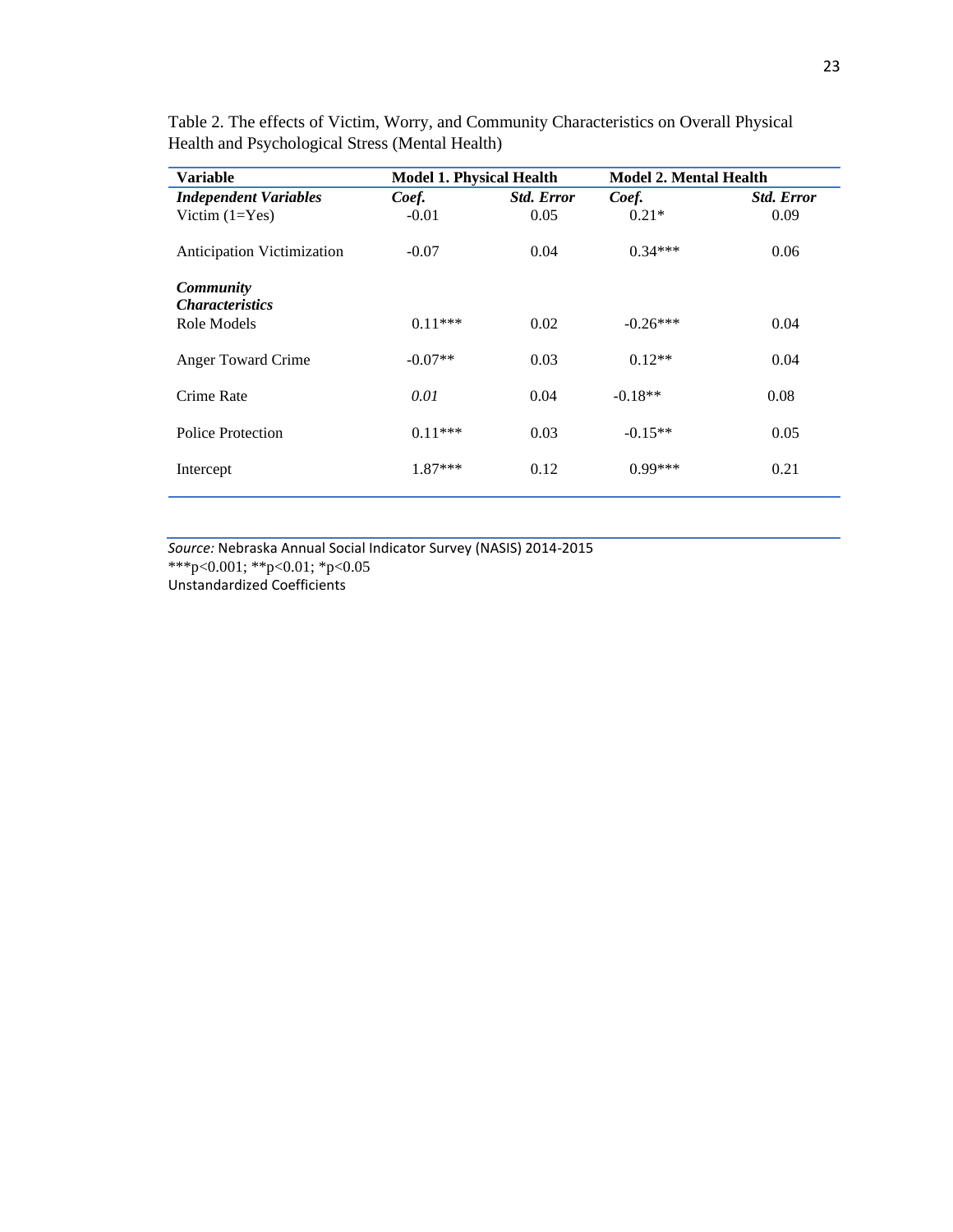| <b>Variable</b>                  | <b>Model 1. Physical Health</b> |                   | <b>Model 2. Mental Health</b> |                   |
|----------------------------------|---------------------------------|-------------------|-------------------------------|-------------------|
| <b>Independent Variables</b>     | Coef.                           | <b>Std. Error</b> | Coef.                         | <b>Std. Error</b> |
| Victim $(1 = Yes)$               | $-0.04$                         | 0.05              | 0.12                          | 0.09              |
| Anticipation Victimization       | $-0.08*$                        | 0.04              | $0.36***$                     | 0.07              |
| <b>Community Characteristics</b> |                                 |                   |                               |                   |
| Role Models                      | $0.08***$                       | 0.02              | $-0.22***$                    | 0.04              |
| Crime Rate                       | $-0.00$                         | 0.04              | $-0.15*$                      | 0.08              |
| Anger Towards Crime              | $-0.02$                         | 0.03              | $0.09*$                       | 0.04              |
| Police Protection                | $0.08**$                        | 0.03              | $-0.14**$                     | 0.05              |
| <b>Controls</b>                  |                                 |                   |                               |                   |
| Age                              | $-0.05*$                        | 0.02              | $-0.17***$                    | 0.04              |
| Gender                           | $0.09*$                         | 0.05              | $-0.14$                       | $0.08\,$          |
| Race                             | $-0.01$                         | 0.03              | 0.07                          | 0.06              |
| Socioeconomic Status             | $0.11***$                       | 0.02              | $-0.15***$                    | 0.03              |
| Local TV News                    | $-0.01$                         | $0.01\,$          | 0.01                          | 0.02              |
|                                  |                                 |                   |                               |                   |
| Intercept                        | $1.63***$                       | 0.017             | $2.09***$                     | 0.29              |

Table 3. Linear Regression Model of the Effects of Victimization, Worry, and Community Characteristics on Overall Physical Health and Mental Health with Controls

*Source:* Nebraska Annual Social Indicator Survey (NASIS) 2014-2015 \*\*\*p<0.001; \*\*p<0.01; \*p<0.05 Unstandardized Coefficients

# *Discussion*

The purpose of this study was to explore how victimization experiences, anticipated victimization, and perceptions of community characteristics about crime affected overall physical and mental health. The results suggest that physical and mental health are affected by whether an individual is a victim or not, whether an individual anticipates being a victim or not, and whether an individual has more positive or negative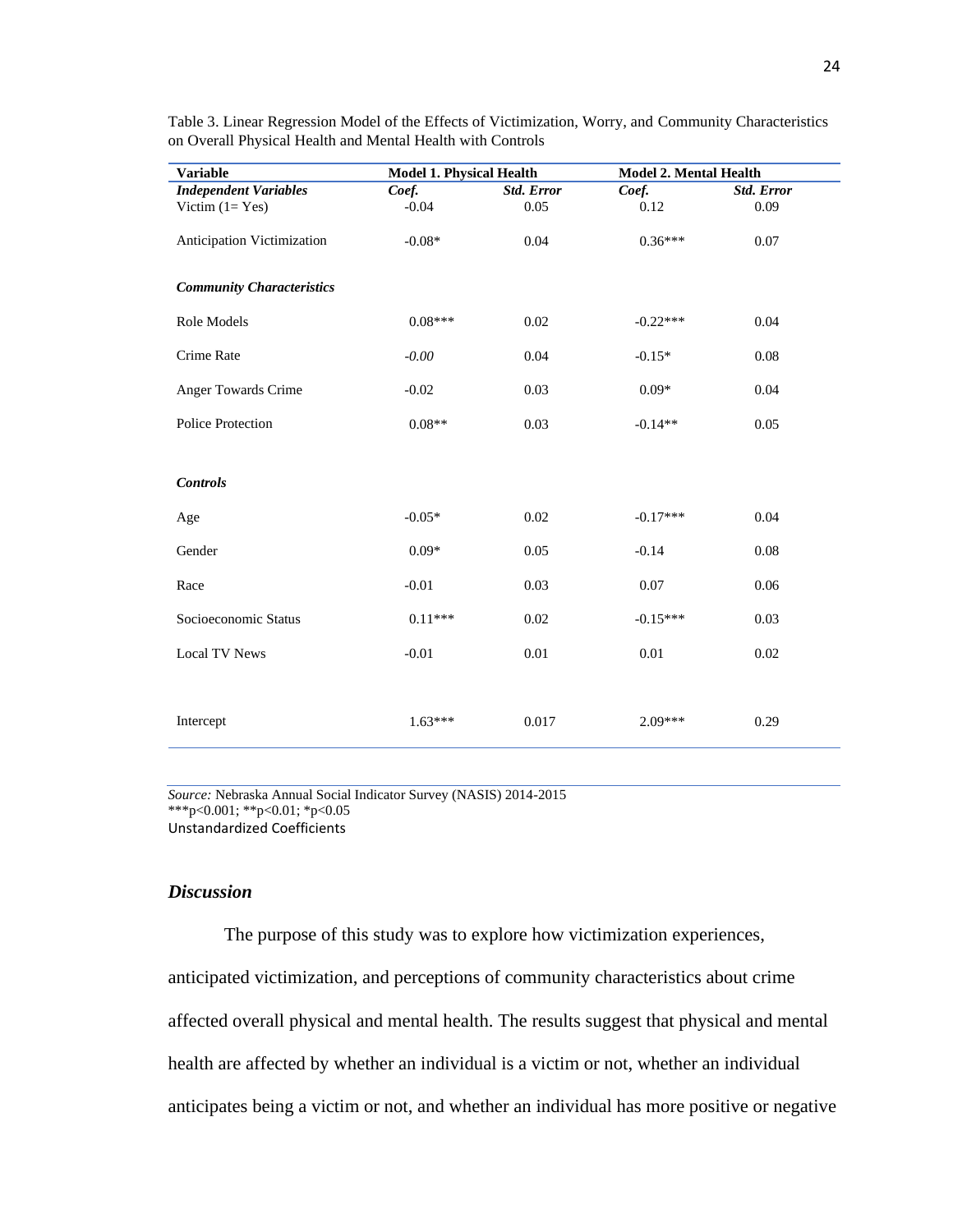perceptions of a community. The neighborhood disorder and environmental stress models (Kruger et al., 2007), as well as the stress process model (Wheaton et al., 2013) and general strain theory (Agnew, 2002), suggest that perceived community conditions and victimization experiences can harm well-being (Lornec et al., 2012). Drawing on these theories, three research questions were tested using linear regression. First, do victimization experiences affect overall physical and mental health? Second, does anticipating victimization affect overall physical and mental health? Third, how are perceptions of community characters associated with crime affects overall physical and mental health? First, past research suggests that individuals who experience victimization are more likely to report worse mental and physical health conditions than nonvictims (Reisig et al., 2017; Stockdale et al., 2007). In a preliminary model this study found that victimization experiences were associated with more days of poor mental health compared to nonvictims. In the preliminary model, there was no significant association between victimization experiences and differences in physical health. However, when considering community perceptions and personal characteristics in the final models, this study found that victimization experiences were ultimately unrelated to both health outcomes. Agnew (2002) found that this may be because perceptions of risks are tied more to demographic characteristics and community perceptions more when understanding the outcomes of physical and mental health issues. Victimization may cause strain, which then leads to negative emotions; however, if individuals live in a community that they do not feel they experience strain, then health outcomes may not be affected (Agnew, 2002).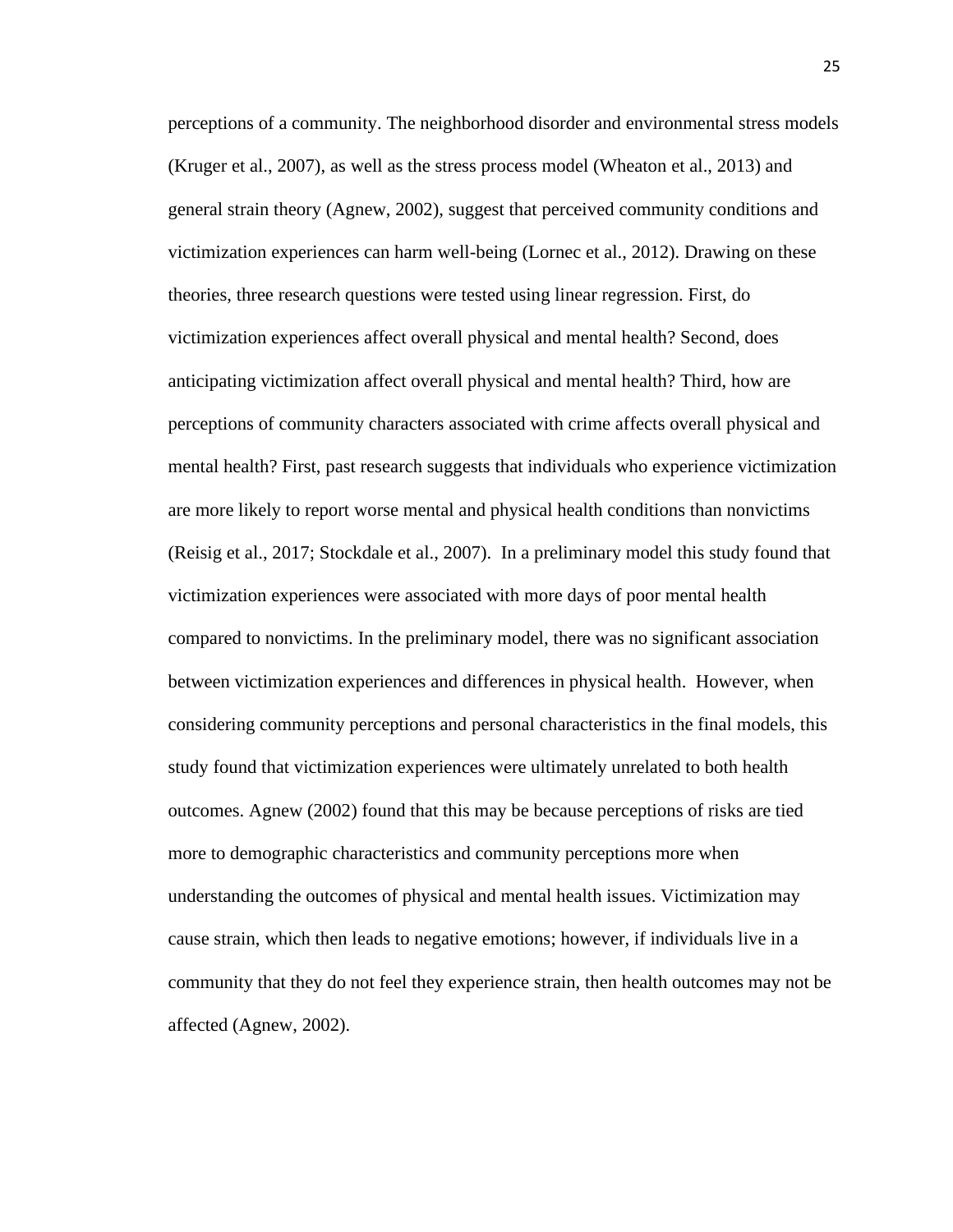Second, in contrast to victimization experiences, anticipating victimization was associated with poorer overall physical health and more days of poor mental health. This significant association between anticipation of victimization and overall self-reported physical health and mental health supports past research (Zeigler & Mitchell, 2003). Although prior research points to the negative health effects of personal experiences with victimization, anticipating victimization in one's environment may be equally stressful. For instance, prior research shows that if one anticipates victimization the expectation of being a victim occurring will continue to create new emotions and stress that may result in poorer physical health outcomes and struggles with mental health (Agnew, 2002; Kruger et al., 2007; Stafford et al., 2007).

Agnew (2002) and Wheaton's et al. (2013) theoretical research about stress and strain of anticipation is also highly supported by this anticipation finding. Wheaton et al. (2013) found that psychological stress is very dangerous to one's physical and mental health outcomes. Overtime, as stress builds up, and routine responses change, individuals become worn down mentally and physically. From this analysis, we can see that as more individuals worry about crime in their community, their physical and mental health is impacted. Agnew's (2002) work also supports this finding. He found that strains such as environmental (community), anticipated, or chronic are more likely to cause physical and psychological distress (Agnew, 2002). It is likely that the more worrying about crime in a community is because the individual's anticipations of victimization in their community will remain the same, therefore, the constant stress will always be there. These anticipated and community strains will then place a burden on the individual's mental and physical health.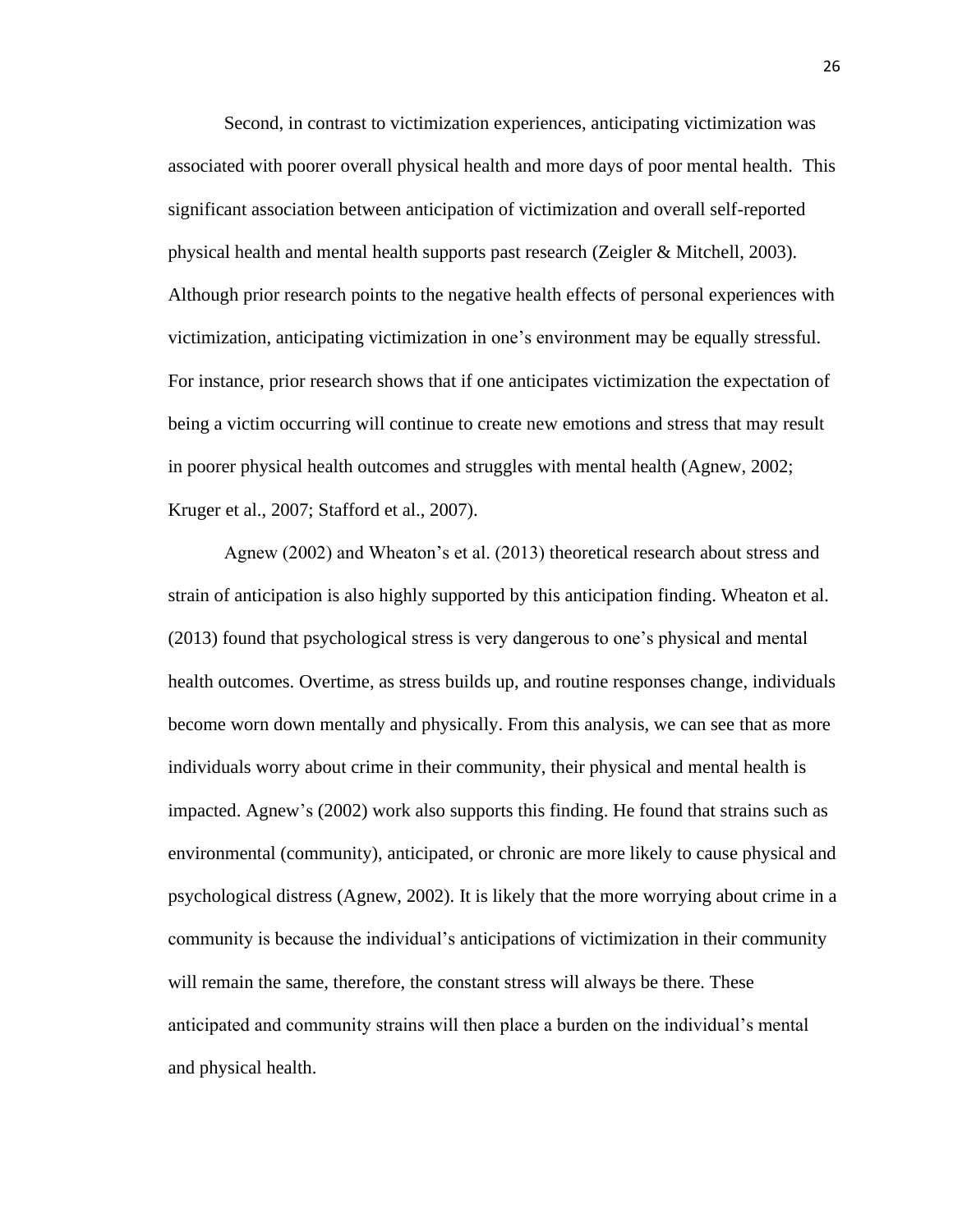Finally, several key perceptions about communities and crime were significantly associated with overall physical and mental health, consistent with prior research (Lornec et al., 2012). For both physical and mental health, confidence in police protection and the perceived presence of multiple community role models (a proxy for positive community relations) was associated with better physical and mental health. These findings are consistent with research on community cohesion. Ceccato and Nalla (2020) found that when an individual perceives a community as controlled and safe, the individual will feel less stress that their health is not at risk. Therefore, this study found that the more confidence in police protection in a community the better self-reported health and wellbeing. Evans (2003) research supports the preliminary finding that positive community relations (or community role models) reflect different health outcomes. For instance, the more positive community relations the more positive social interactions which results in more community cohesion and safety (Evans, 2003). Prior research states that positive community cohesion and safety result in better mental and physical health outcomes (Ziegler & Mitchell, 2003).

Interestingly, perceptions of crime, were only related to mental health. Believing that crime was increasing was related to poorer mental health. In addition, the angrier an individual felt about crime in their community the worse the individual's mental health. These associations are consistent with the idea that people's emotional reactions to crime may influence (and be influenced by) their level of fear, anxiety, and mental well-being (Stafford, Marmot & Chandola, 2007). The findings for this research support Stafford, Marnot and Candola (2007) in that community perceptions and community crime may impact how an individual anticipates being victimized. It appears that the more negative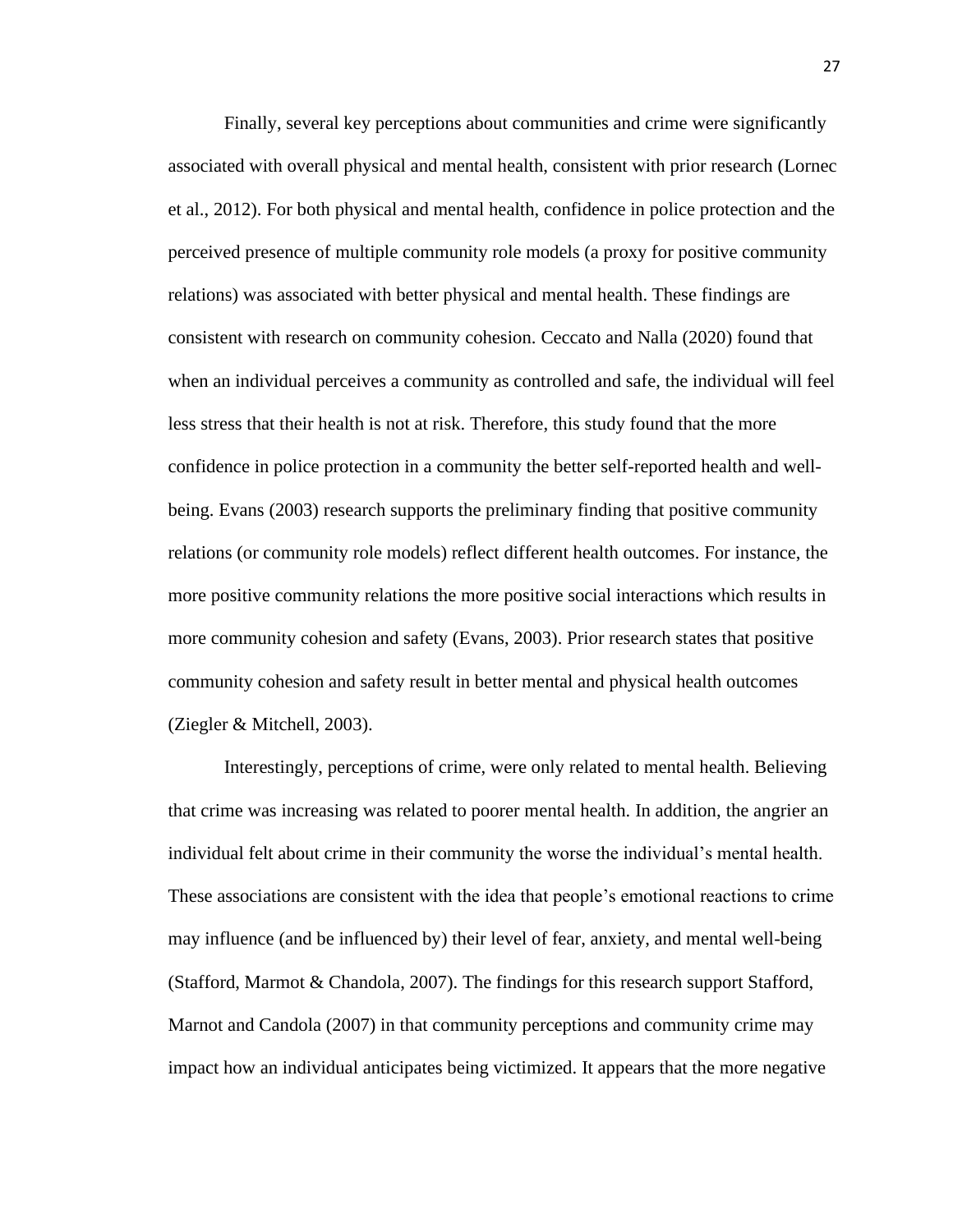community perceptions the more likely an individual may be stressed out. This stress can lead to feelings of worry and fear. This worry and fear then can negatively impact the mental health because of the constant anticipation occurring in one's day to day activities (Lorenc et al., 2012). Prior research also states that mental health may be affected by perceptions of crime because if an individual perceives crime as continuously occurring or a negative threat, this puts an additional burden on the individual. If an individual feels this burden, their psychological stress may increase (Stafford, Marnot & Candola, 2007).

In addition, these results support past research on the theoretical perspectives of Kruger's et al. (2007) research about *environmental stress model* and *neighborhood disorder model*. The *neighborhood disorder model* suggests that social and physical incivilities create a sense of unease, insecurity, and worry (Stafford, Marnot & Condola, 2007). From this analysis, the more negative perceptions of a community results in more worrying about crime in a community. This may be because negative community perceptions impact how much worrying about crime occurs, therefore, if one is constantly worried because their community, perceptions of feeling safe and comfortable are not present. This leads to more negative health comes reported (Lorenc et al., 2012). This analysis is also supported by the theoretical *environmental stress model*. This model suggests that the more stressors perceived in a community the more stress reaction, involving physiological, emotional, and behavioral elements, which then do not allow individuals to cope and adapt to the threat (Kruger et al., 2007). These environmental stressors occur through the community perceptions that then cause individual's mental and physical health to be affected.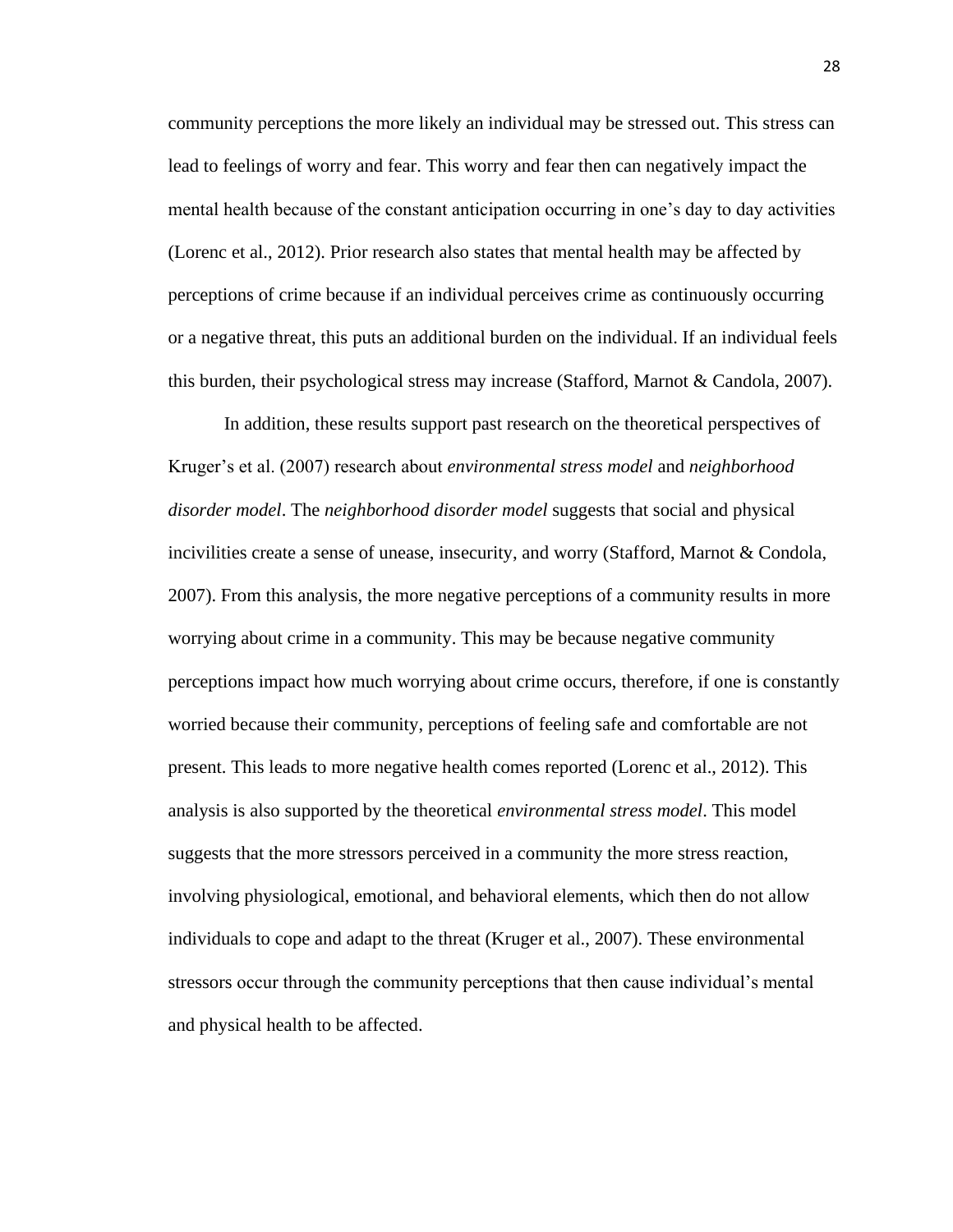# *Limitations*

Despite the findings presented in this current study, there are several limitations. One limitation is this study relied on subjective perceptions of community conditions regarding crime. If objective measures of community crime rates were used there may be an additional layer of information provided regarding the context about the community (Kruger et al., 2007). Relatedly, although the focus of this study was perceptions, measures of characteristics at the community-level may be useful but were not available with these data. Hierarchical models that place individuals into their context may add to understanding what frames an individual's perceptions (Stafford et al., 2007). Geographic location of communities could also contribute independently to the variables that are associated with health outcomes (Evans, 2003). Future research should include location, population patterns, and crime rates to better understand the similarities and differences in patterns of health outcomes.

Another limitation is that the physical and mental health measures are selfreported measures of health. For instance, physical health was measured using one question about how an individual rates their overall health, which may not give a complete picture or definition of what an individual is feeling or has been through. For mental health, the variable was measured using a psychological distress scale, which does not account for other factors of mental health such as anxiety, PTSD, or substance use, which have been previously linked to factors like victimization experiences (Stockdale et al., 2007). Future research should look at additional metrics of both physical and mental health. Also, access to treatment of physical conditions or mental health conditions could be another direction for future research. Such access is community dependent, and as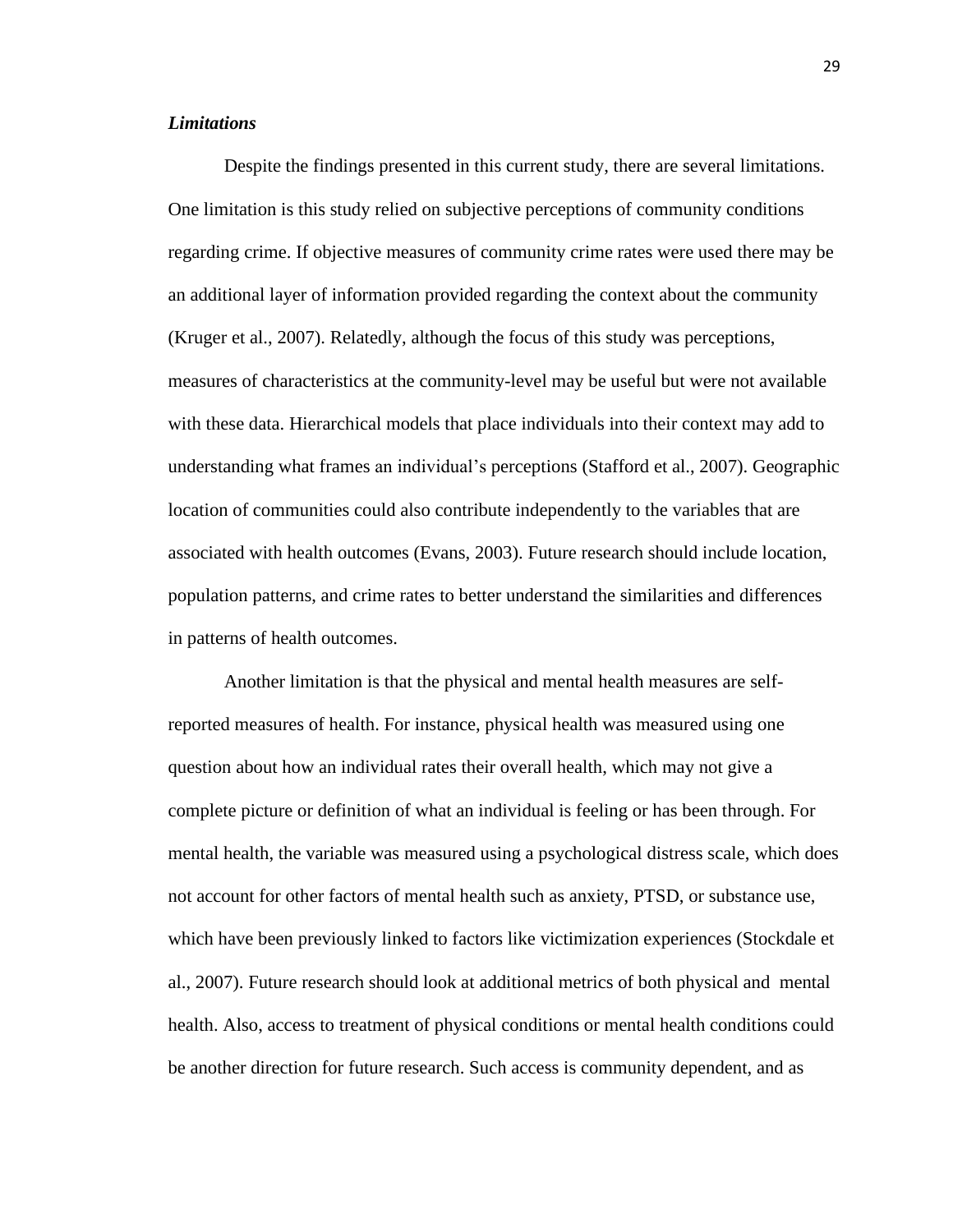such may be another factor shaping perceptions of community safety and well-being [\(countyhealthrankings.org\)](https://www.countyhealthrankings.org/app/nebraska/2021/measure/factors/4/policies).

In this study the measure of victimization was another limitation. The variable was combined for personally being victimized and another individual you know being victimized. By combining this variable, the potential differing effects of measuring the victimization experiences separately was not examined (Kort-Butler & Habecker, 2018). Relatedly, there was not an available measure to assess whether or how respondents altered their behavior to avoid places they did not feel safe (Boxer et al., 2020). Additional research should consider more robust measures of victimization experiences and behaviors tied to beliefs about personal safety.

Lastly, the sample used is another limitation. Using cross-sectional data, causal relationships cannot be fully considered. Using NASIS, this study only examined individuals from Nebraska, making this study hard to generalize to the full population. However, examining only Nebraska provides an interesting case. Nebraska has low crime rates compared to other states, suggesting that perceptions about crime matter above and beyond personal experiences with crime. For example, police force capabilities vary around the state, with some municipalities have their own police forces, but most rural areas relying on sheriff departments that cover a large area. Even with police covering large areas and the time it may take for a police patrol to get to a crime, the perceptions the police could protect the community mattered.

### *Directions for Future Research*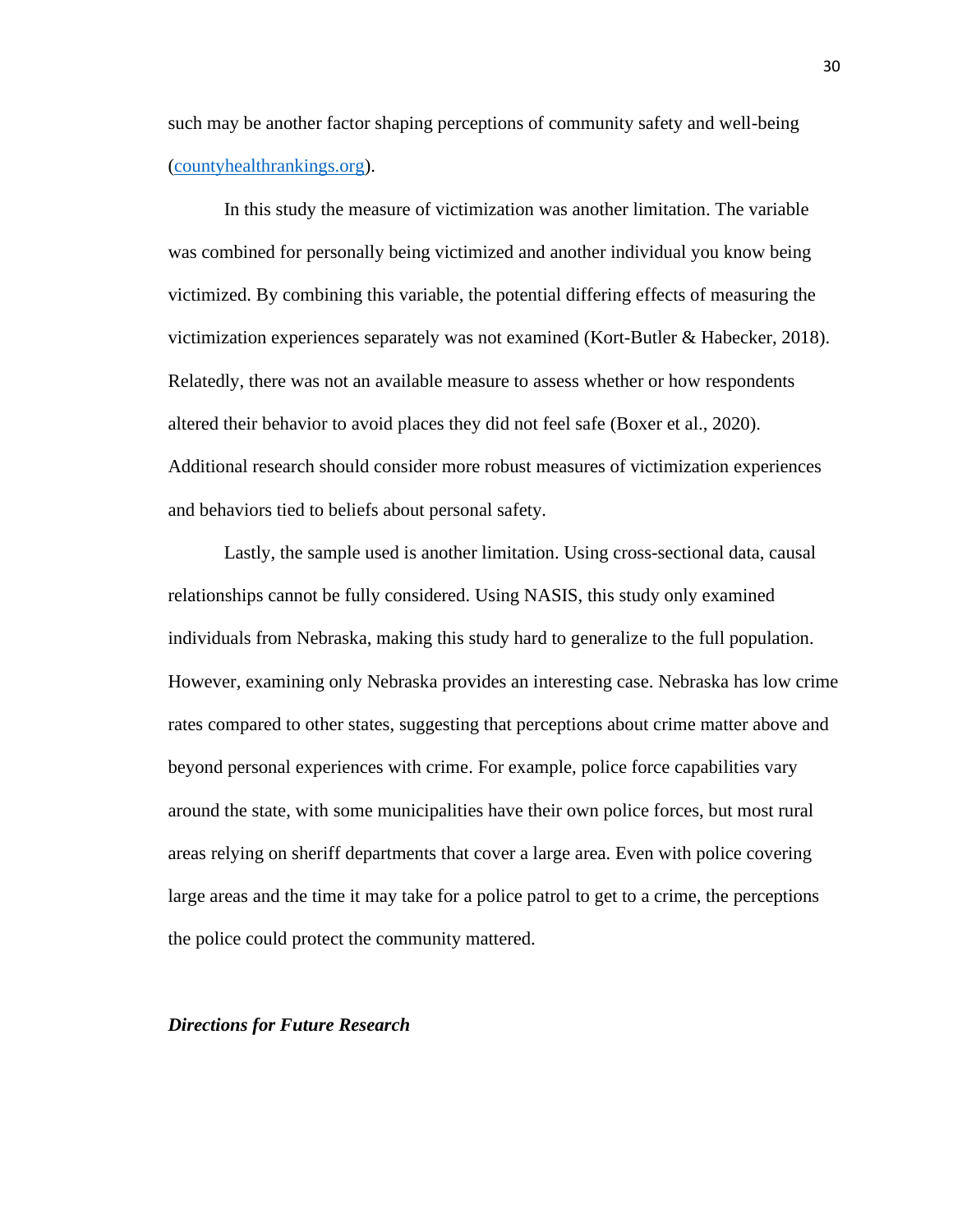A sense of community cohesion and support is an important contributor to how individuals perceive their personal safety (Lorenc et al., 2012). From this analysis, future research should examine perceptions of community cohesion variables. In this study the measures such as role models, police protection, anger towards crime, and crime rate were proxies for community perceptions. Though there were significant associations found, robust measures should be examined further. For instance, measures about attitudes towards a community may be a better indicator of how individuals perceive their community rather than using measuring that have to proximate the attitude. Also, measures of perceptions of community could be more objective, giving an accurate and defined answer to community characteristics.

Another direction for future research should look at whether child/adult reports of neighborhood exposure reflect actual lived experiences or are just products of perceptual biases. There is little match-up of the self-reports of crime between adult's neighborhood crime exposure. Most of the prior research that examined adult's exposure to violence relied heavily on self-reports (Person, Breetzke & Ivory, 2015). However, there is little evidence that these self-reports line up with actual reports of violent crime.

When it comes to perceived crime, this analysis found that the emotional connection to perceived crime affects mental health but not physical health. To fully understand this better, future research should incorporate more measures of what types of injuries or coping mechanisms were used. By understanding injuries, comparative analysis could be done to see what types of injuries are associated with the worse mental and physical outcomes. Also, by acknowledging the coping mechanisms, it can help clarify what positive strategies can mediate this relationship between perceptions of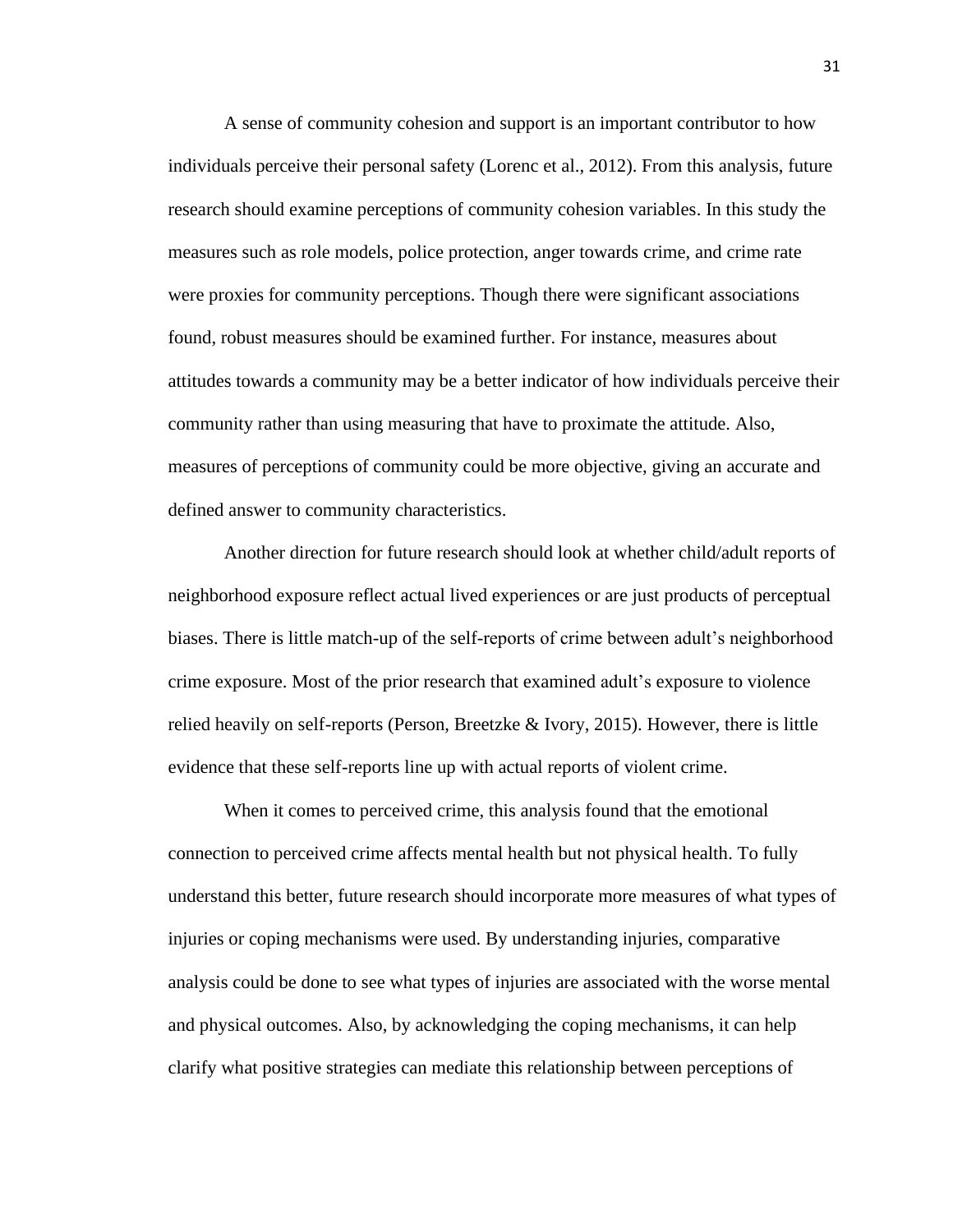crime and health outcomes. These coping strategies than can provide evidence for community-based resources available to individuals for these different health outcomes.

Also, this study was done in one state, making it hard to generalize to the larger population. Future research to address differences in urban, suburban, and largely rural spaces. Accounting for geographic location can help analyze key factors such as population density, racial/ethnic makeup, composition of age and gender, education levels, crime rates, and more, when it comes to analyzing how these community characteristics affect differences in health outcomes.

Lastly, theoretically combining public health models may help tie ends about how perceptions really affect health. For instance, looking at how community context for safety and victimization are associated with health can help address how physical and mental conditions are impacted. Merging ideas can create a more dynamic approach to address health outcomes.

# **CONCLUSION**

This study found that victimization, anticipation of victimization, and perceived community characteristics affect physical and mental health outcomes. While these results support past research, there is still a great deal of research that needs to be devoted to understanding just how much perceptions of a community affect differences in health outcomes. There are still unknown gaps in how perceptions of crime in a community may be linked to different characteristics of the community. Collectively, resources such as police protection, health institutions, and intervention services in communities can help decrease the anticipation of crime in a community that creates a sense of fear and worry.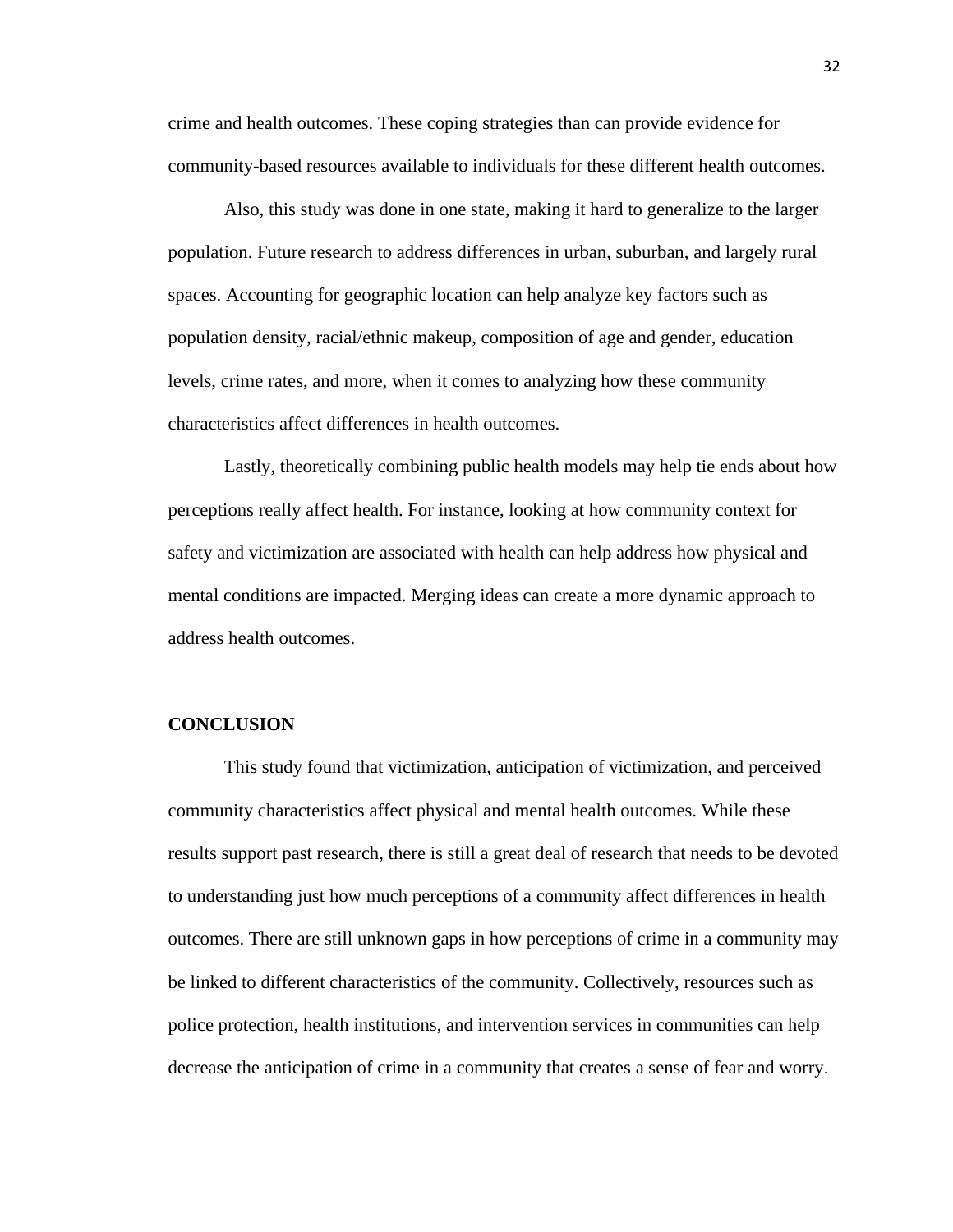Eliminating the feeling of danger and fear is crucial to an individual's health. Addressing these resources where communities lack cohesion and social order can help reduce stress and strain for individuals. Reducing stress for individuals can reduce poorer mental and physical health outcomes helping individuals live a healthy life.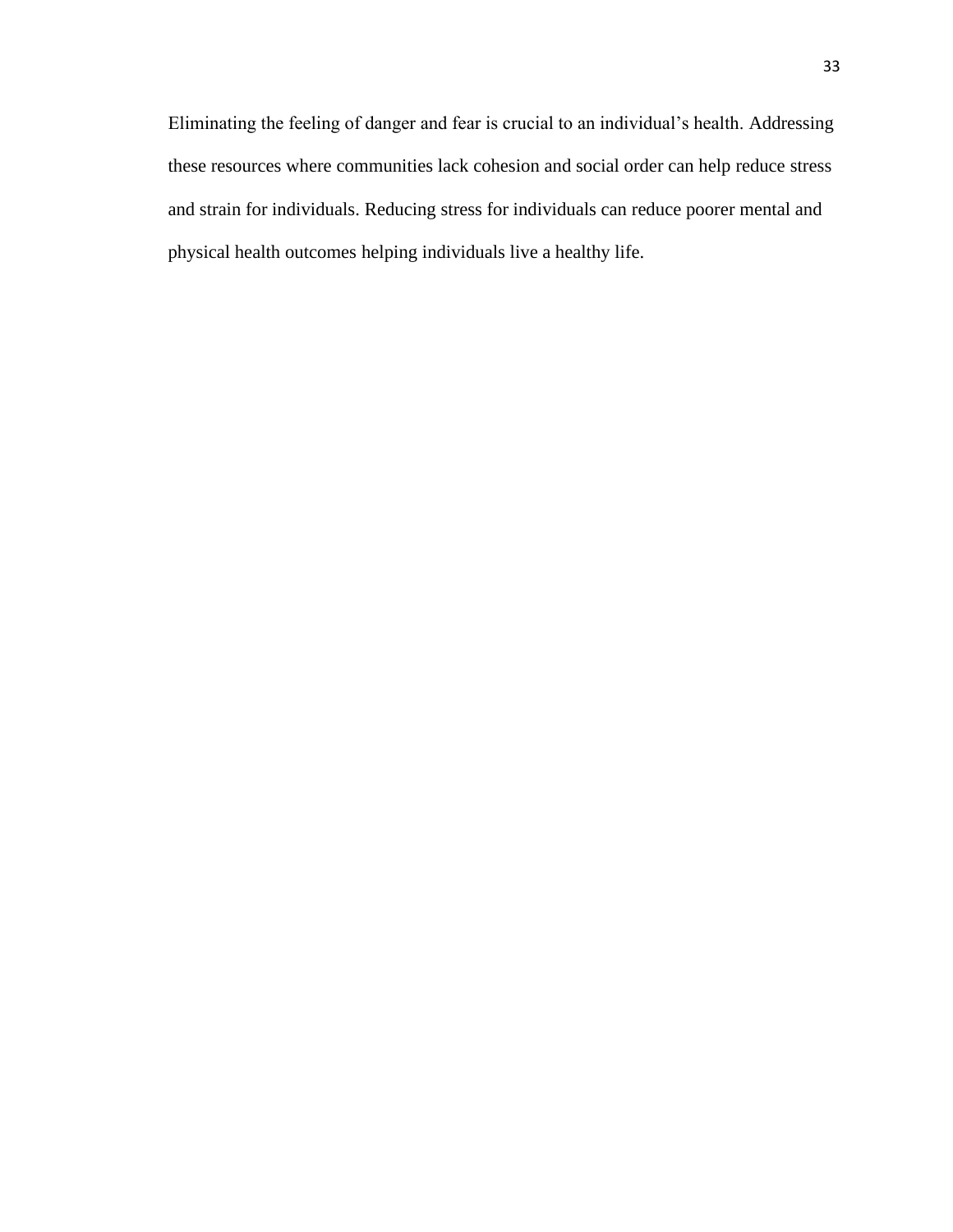#### REFERENCES

- Agnew, R. 2002. Experienced, vicarious, and anticipated strain: An exploratory study on physical victimization and delinquency. *Justice Quarterly*, 19 (4), pp.603-632.
- Baron, S.W. 2009. Street youths' violent responses to violent personal, vicarious, and anticipated strain. *Journal of Criminal Justice,* 37,pp.442-451.
- Bouffard, L.A., and Koeppel M.D.H. (2014). Understanding the potential long-term physical and mental health consequences of early experience of victimization*. Justice Quarterly*, 31(3), pp.568-587.
- Boxer, P., Drawve, G. and Caplan, J., 2020. Neighborhood Violent Crime and Academic Performance: A Geospatial Analysis. *American Journal of Community Psychology*, 65(3- 4), pp.343-352.
- Britt, C.L. 2001. Health consequences of criminal victimization. *International Review of Victimology,* 8, pp.63-73.
- Browning, C., and Cagney, K. 2002. Neighborhood structural disadvantage, collective efficacy, and self-rated physical health in an urban setting*. Journal of Health and Social Behavior*, 43, pp.383-399.
- Ceccato V. and Nalla, M.K. 2020. Crime and fear in public places: Towards safe, inclusive, and sustainable cities. *Routledge Studies in Crime and Society.*
- Elchardus, M., Groof, S.D., and Smits, W. 2008. Rational fear represented malaise: A crucial test of two paradigms explaining fear of crime. *Sociological Perspectives,*  51(3), pp.435-471.
- Evans, G. W. 2003. The built environment and mental health. *Journal of Urban Health: Bulletin of the New York Academy of Medicine,* 80 (4), pp. 536-555.
- Farrall, S., Gray, E., and Jones, P.M. 2021. Worrying times: The fear of crime and nostalgia. *Current Issues in Criminal Justice*, pp.1-19.
- Hanson, R.F, Sawyer, G.K., Begle, A.M, and Hubel, G.S. 2010. The impact of crime victimization on quality of life. *Journal of Traumatic Stress,* 23(2), pp.189-197.
- Jackson, J., and Gouseti, I. 2013. Fear of crime: An entry to the encyclopedia of theoretical criminology. *Encyclopedia of Theoretical Criminology,* pp. 1-6.
- Jackson, J. 2011. Revisiting risk sensitivity in the fear of crime. *Journal of Research in Crime and Delinquency,* 48(4), pp.513-537.
- Jackson, J. 2009. A psychological perspective on vulnerability in the fear of crime.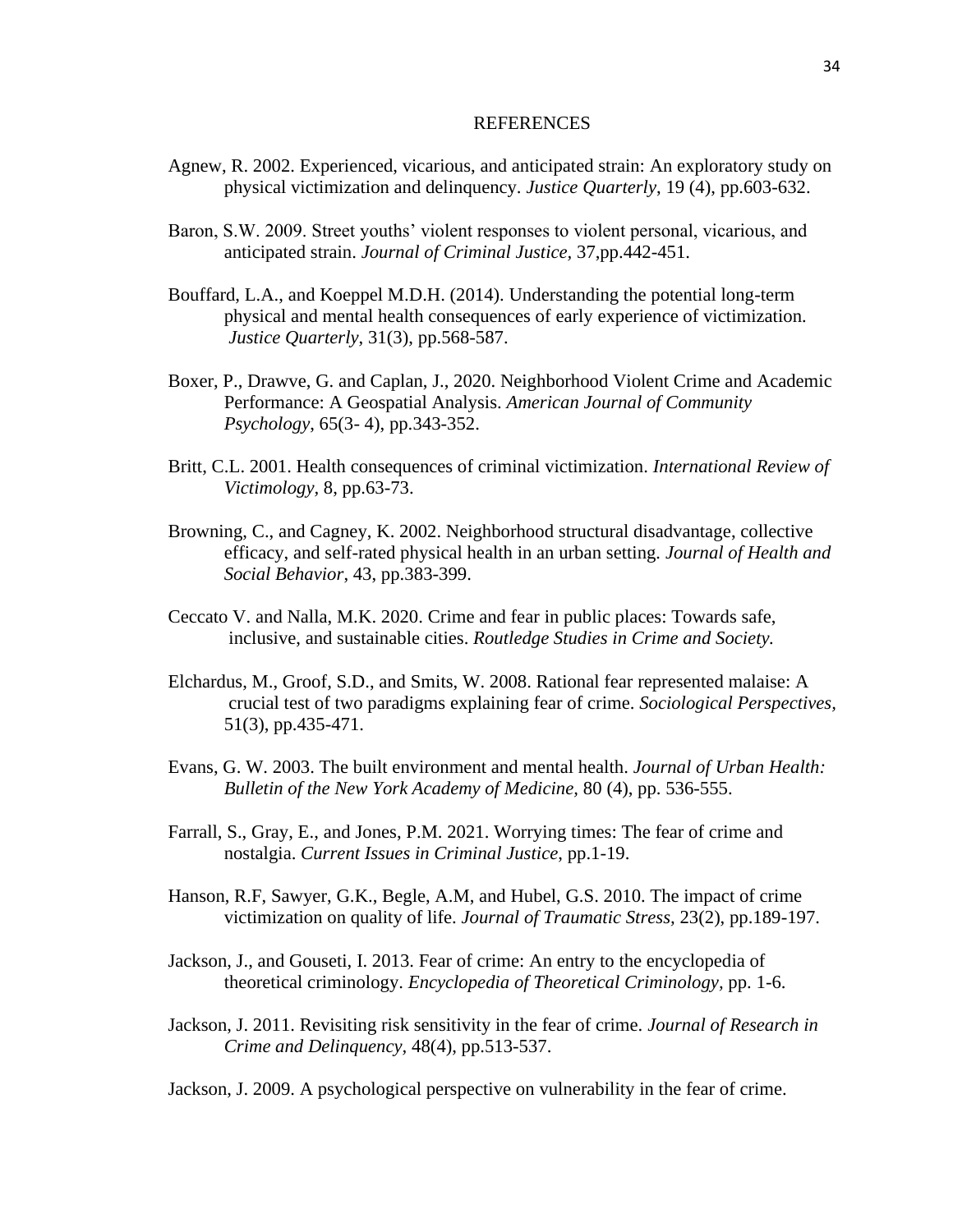*Psychology Crime and Law,* 15(4).

- Knack, J.M., Iyer, P.A., and Jensen-Campbell, L.A. 2012. Not simply "in their heads": Individual differences associated with victimization and health. *Journal of Applied Social Psychology,* 42(7), pp.1625-1650.
- Kort-Butler, L. 2010. Experienced and vicarious victimization: Do social support and self-esteem prevent delinquent responses? *Journal of Criminal Justice,* 38, pp.496-505.
- Kruger, D., Reischl, T. and Gee, G., 2007. Neighborhood Social Conditions Mediate the Association Between Physical Deterioration and Mental Health. *American Journal of Community Psychology,* 40(3-4), pp.261-271.
- Lorenc, T., Clayton, S., Neary, C., Whitehead, M., Petticrew, M., Thomson, H., Cummins, S., Sowden, A., and Renton, A. 2012. Crime, fear of crime, environment, and mental health and wellbeing: Mapping review of theories and causal pathways*. Health and Place*, 18, pp. 757-765.
- Lytle, D., Intravia, J., and Randa, R. 2020. An understudied population? Exploring the factors associated with fear of crime in a semi-rural environment. *Journal of Deviant Behavior*.
- Ramey, D. and Harrington, N., 2019. Early exposure to neighborhood crime and child internalizing and externalizing behaviors. *Health & Place*, 57, pp.228-237.
- Ray, C. and Kort-Butler, L. 2019. What you see is what you get? investigating how survey context shapes the association between media consumption and attitudes about crime. *American Journal of Criminal Justice,* 45(5), pp.914-932.
- Reisig, M.D., Holtfreter, K., and Turanovic, J.J. 2017. Criminal victimization, depressive symptoms, and behavioral avoidance coping in late adulthood: The conditioning role of strong familial ties. *Journal of Adult Development,* 25, pp. 13-24.
- Rosenfeld, L., Richman, J., Bowen, G. and Wynns, S., 2006. In the Face of a Dangerous Community: The Effects of Social Support and Neighborhood Danger on High School Students' School Outcomes. *Southern Communication Journal*, 71(3), pp.273-289.
- Sharma, S., Mustanski, B., Dick, D., Bolland, J., and Kertes, D.A. 2019. Protective factors buffer life stress and behavioral health outcomes among high-risk Youth. *Journal of Abnormal Child Psychology*, 47, pp. 1289-1301.
- Smyth, J., Witt-Swanson, L., Hull, R., Black, J., Meiergerg, K., Zhou, Q., Larson, J., and Predmore, D. (2015*). Nebraska Annual Social Indicators Survey* (NASIS). BOSR